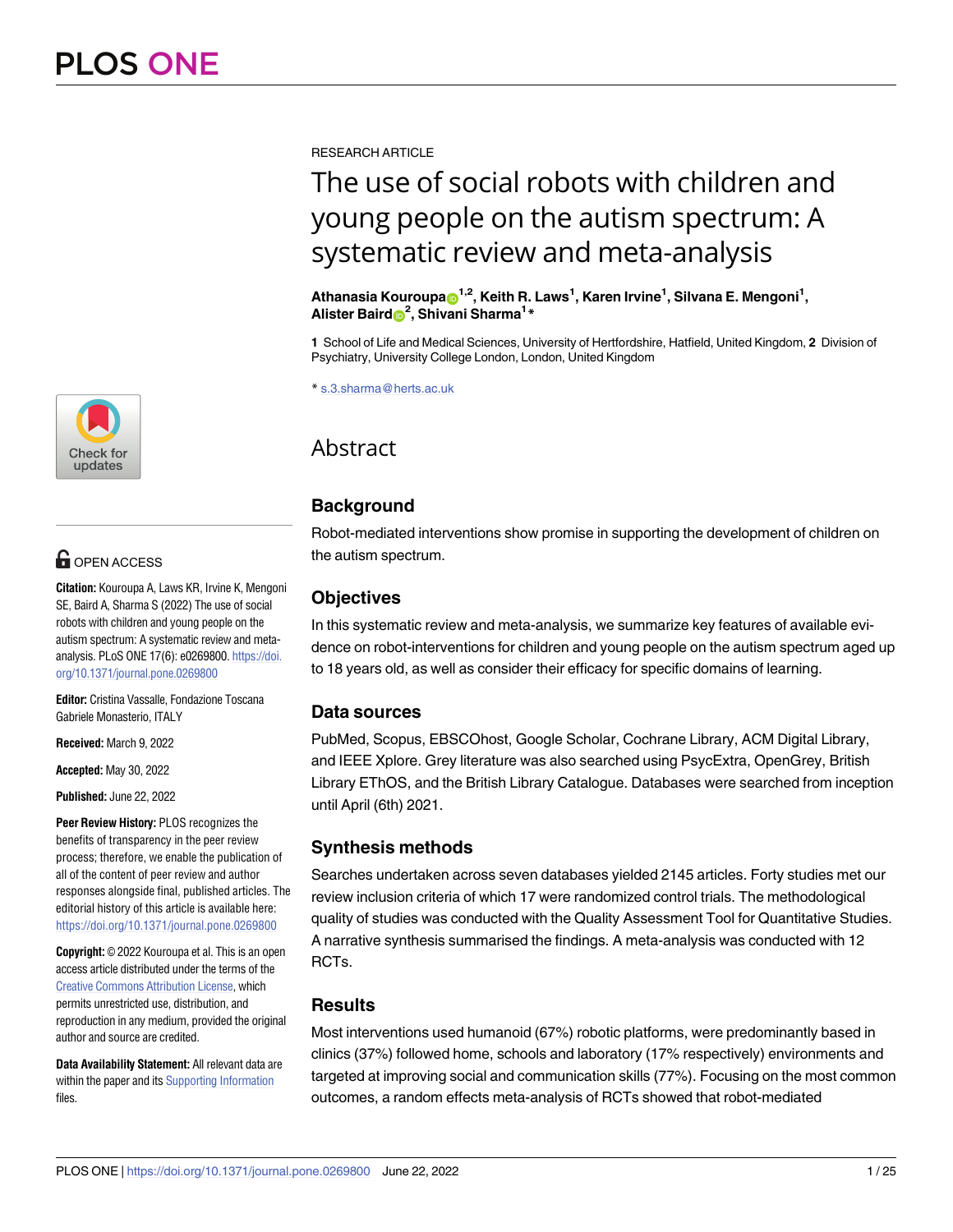<span id="page-1-0"></span>**Funding:** The author(s) received no specific funding for this work.

**Competing interests:** The authors have declared that no competing interests exist.

interventions significantly improved social functioning ( $g = 0.35$  [95%Cl 0.09 to 0.61;  $k = 7$ ). By contrast, robots did not improve emotional  $(g = 0.63$  [95%CI -1.43 to 2.69];  $k = 2$ ) or motor outcomes (g = -0.10 [95%CI -1.08 to 0.89];  $k = 3$ ), but the numbers of trials were very small. Meta-regression revealed that age accounted for almost one-third of the variance in effect sizes, with greater benefits being found in younger children.

#### **Conclusions**

Overall, our findings support the use of robot-mediated interventions for autistic children and youth, and we propose several recommendations for future research to aid learning and enhance implementation in everyday settings.

#### **PROSPERO registration**

Our methods were preregistered in the PROSPERO database ([CRD42019148981\)](https://www.crd.york.ac.uk/prospero/display_record.php?ID=CRD42019148981).

#### **Introduction**

With an ongoing focus on early interventions [\[1](#page-19-0), [2](#page-19-0)], the functioning of children and young people on the autism spectrum has progressively improved [[3\]](#page-19-0). An array of interventions exists to support the development of social, emotional and life skills in autistic children but with mixed evidence of clinical effectiveness [[4](#page-19-0)]. This makes it important to continue to search for approaches that are adaptable to individual needs given the heterogeneity of the autism spectrum, and scalable to advance the most benefit.

Amongst the plethora of interventions, robots have emerged as a promising aid in the development of everyday skills and as a mechanism to improve quality of life [[5,](#page-19-0) [6\]](#page-19-0). Recent studies show that robots are well-accepted by children and young people on the autism spectrum and are linked to positive impact on imitation skills, eye-contact, joint attention, behavioural response, and repetitive and stereotyped behaviour  $[7, 8]$  $[7, 8]$  $[7, 8]$  $[7, 8]$ . Several reviews have summarised that individuals on the autism spectrum interact more effectively with robots than humans to practice life-skills [[7,](#page-20-0) [9,](#page-20-0) [10\]](#page-20-0). This advantage has been attributed to stimulation through repetition, simplified facial expressions that mimic humans, and a gradual increase in the level of challenge all acting as important scaffolds to mastering skills  $[9-12]$ . In other words, robots offer a predictable and consistent interaction pattern, which is favourable to the learning of children and young people on the autism spectrum [[13–15\]](#page-20-0).

So-called 'social robots' have shown advantages in educating children and youth on the autism spectrum in various domains, including: attention [\[6](#page-19-0)], learning [[16](#page-20-0)], behavioural regulation  $[17, 18]$  $[17, 18]$  $[17, 18]$  $[17, 18]$  $[17, 18]$  and restricted and repetitive patterns of behaviours  $[19-21]$ . Social robots are described as physically embodied agents that have some (or full) autonomy and engage in social interactions with humans, by communicating, cooperating, and making decisions [\[22\]](#page-20-0). A research study classified robots based on their appearance as human-inspired, animalinspired, imaginary, or manmade objects and functional robots (e.g., drones) [\[23\]](#page-20-0). Robot platforms benefit from the capacity to represent familiar social cues to children and young people in a controlled environment (e.g., facial features such as eyes). Technological advances have also enabled humanoid robots to represent a range of human-like functions, which is important for children on the autism spectrum, whose perceptual processing of humans and objects appears to be similar [[24](#page-20-0)]. The emergence of social robots brings opportunity that innovative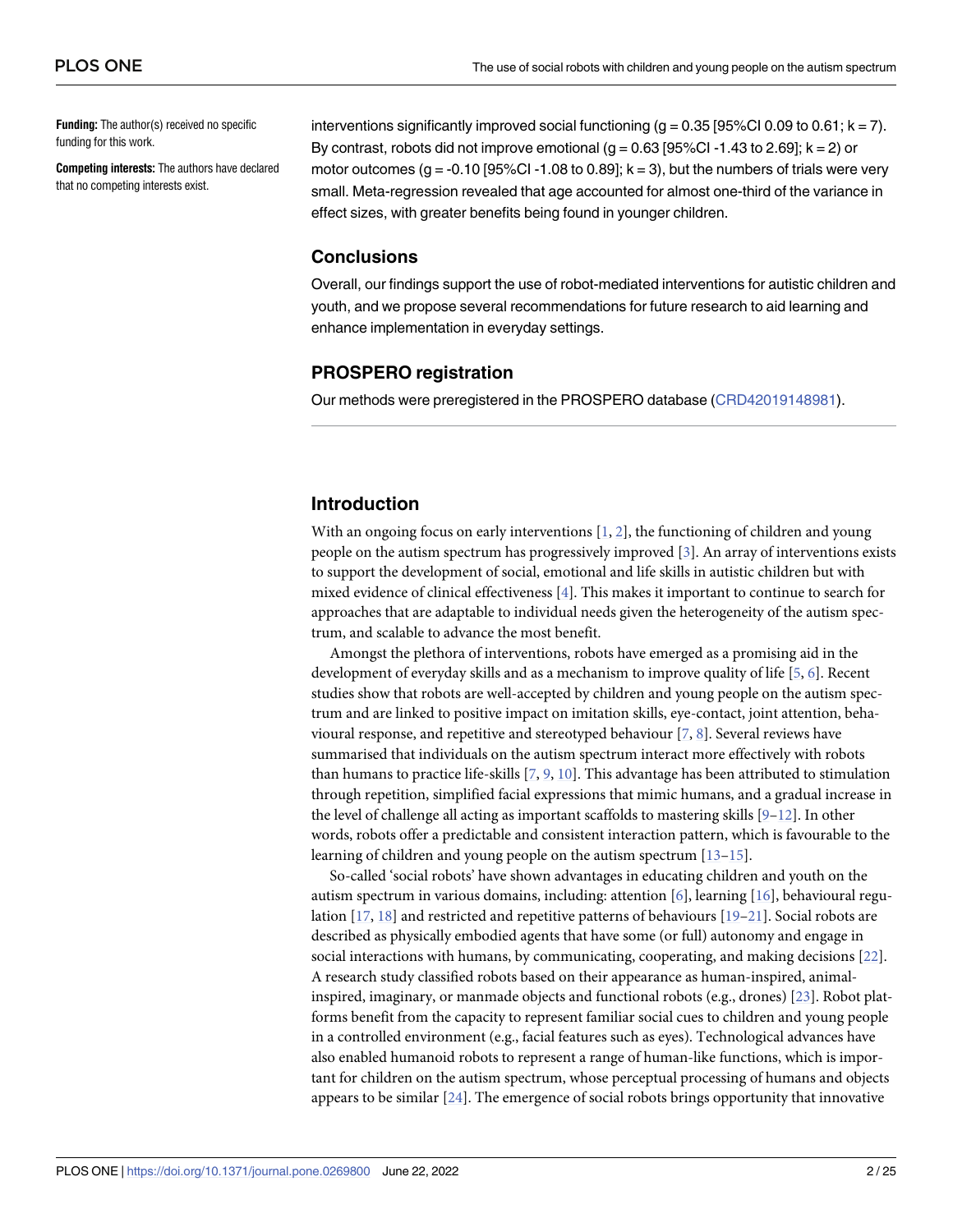<span id="page-2-0"></span>technologies could further aid the development of skills in children and young people on the autism spectrum through playful activities and that such interaction might positively impact the learning process [\[25\]](#page-20-0). Further, rapid developments in technology mean that interventions can be more readily personalized, a salient feature given the heterogeneity of idiosyncratic difficulties in autism [\[26,](#page-20-0) [27\]](#page-20-0).

Several intervention programmes have explored the impact of social robots on skills development, however evidence concerning their efficacy remains limited [\[28,](#page-21-0) [29\]](#page-21-0). Despite the potential of robots in autism training, significant gaps persist in the literature. Studies have mainly focused on reviewing the acceptability of robots to children and young people on the autism spectrum as well as therapists delivering interventions. Research has overlooked the variability of robot types used and their efficacy beyond the immediate intervention period [[7](#page-20-0), [22,](#page-20-0) [30](#page-21-0)]. In addition, important features such as the settings in which intervention is delivered, and characteristics such as the number of sessions needed to bring about meaningful benefit remains unclear. Examining if and how environment influences the efficacy of robot interventions is fundamental to enhance learning gain and to consider if any setting is more suitable to overcome the challenge of generalizing skills [\[30,](#page-21-0) [31\]](#page-21-0). It is important to know the outcomes targeted by robot-mediated interventions and to consider meaningful skills development in these domains to inform future directions for robotic research in autism, and importantly, applied clinical value. A recent study reviewed evidence from randomised control trials (RCTs) with children and adults on the autism spectrum, finding that most utilised humanoid robots, focusing on outcomes such as job interview skills, gesture production and recognition, social, mental, physical, and verbal skills [\[32\]](#page-21-0). While Salimi and colleagues [[32](#page-21-0)] reported that 15/19 RCTs demonstrated positive gains in targeted skills development, the authors did not undertake meta-analysis to quantify efficacy for specific clusters of skill development and this is key if social robots are to be advanced in everyday care.

In the current systematic review and meta-analysis, we aimed to summarise the evidencebased on the use of social robots with children and young people on the autism spectrum, considering data from all study types and grey literature. The objectives of the review were to evaluate the different robot platforms that have been used with individuals on the autism spectrum, the settings in which interventions have been implemented, the role of robots within interventions, and the range of outcomes targeted for therapeutic gain. Within this, we explored any specific trends related to randomised and non-randomised studies. Further, we aimed to use meta-analysis to pool data from RCTs, widely accepted as the most rigorous study design, to assess the efficacy of interventions for specific domains of learning.

#### **Methods**

The current systematic review and meta-analysis was completed in accordance with the Preferred Reporting Items for Systematic Reviews and Meta-Analysis (PRISMA) (S1 [Table\)](#page-19-0) [[33](#page-21-0)]. The study protocol was preregistered on PROSPERO [CRD42019148981].

## **Identification of studies**

Papers were eligible for inclusion in the review if (a) participants were diagnosed on the autism spectrum using established diagnostic criteria (ICD-11, DSM-V or previous versions); (b) they were aged under 18 years; (c) the study included an intervention based on any robotic platform; (d) data were reported for at least one outcome against which to measure intervention gains. We only included primary studies and all designs were considered (e.g., randomised, case controlled, case reports). Lateral search techniques were also used to identify additional papers for inclusion in the review.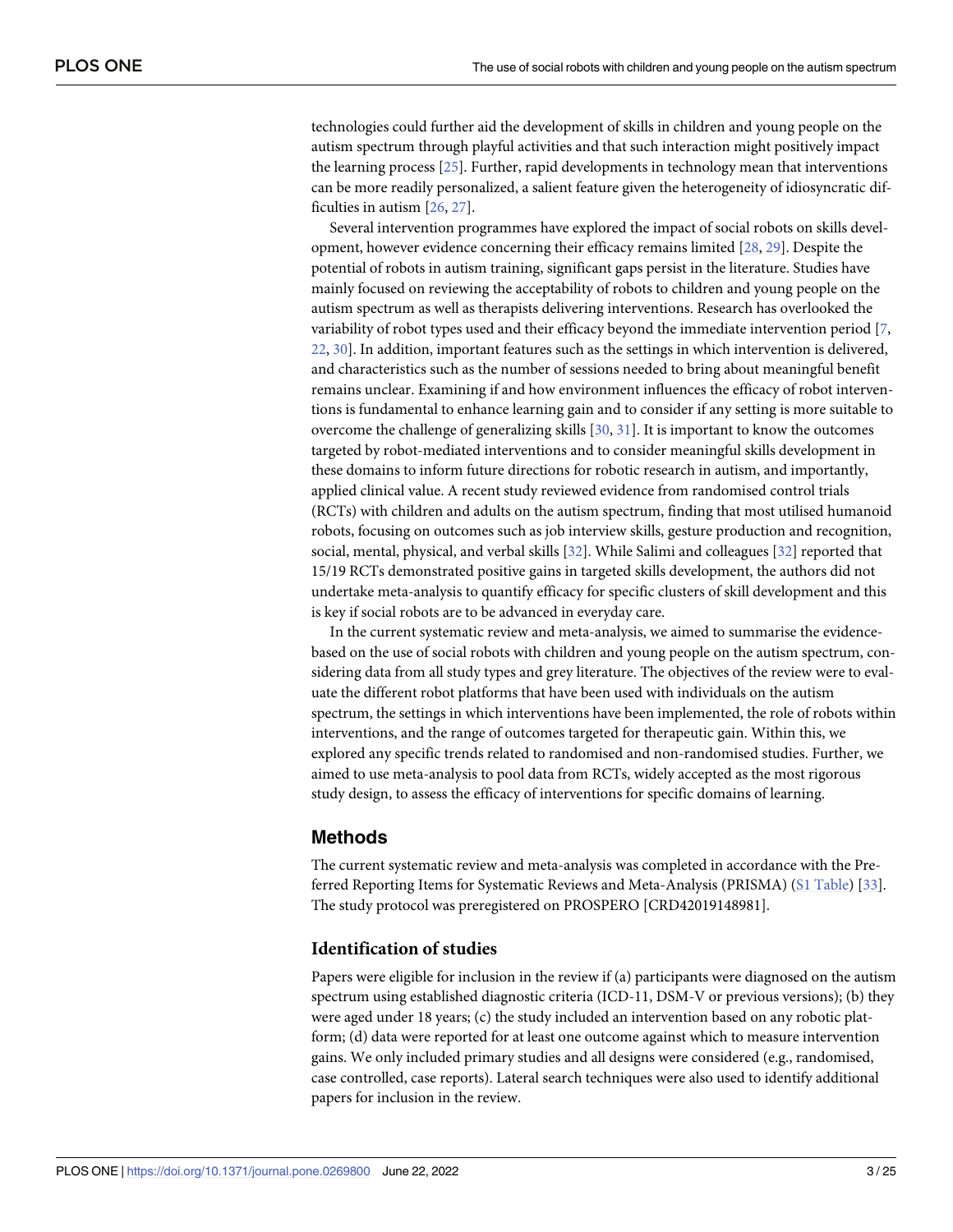<span id="page-3-0"></span>Criteria for exclusion in the review were the following: (1) lack of separate presentation of study outcomes for children on the autism spectrum; (2) individual aged over the age of 19; (3) lack of recording study procedures including number, duration and frequency of robot-mediated sessions; (4) no reference to the robot type/model; (5) commentary papers, protocols, surveys and reviews; (6) qualitative studies; (7) qualitative elements in mixed-method designs; (8) studies that were not published in English.

We searched the following databases: PubMed, Scopus, EBSCOhost, Google Scholar, Cochrane Library, ACM Digital Library, and IEEE Xplore. Grey literature was also searched using PsycExtra, OpenGrey, British Library EThOS, and the British Library Catalogue.

Search terms aligned to the following core domains: 'autism' AND 'robot' AND outcomespecific terms aligned to the concepts of social, emotions, communication, education, academic attainment, behaviour, or health (S2 [Table\)](#page-19-0). Databases were searched from inception until April (6th) 2021. Additional studies were identified through a manual search of the references in relevant studies.

#### **Study selection**

Identified records were exported into Mendeley (v1.19.8) and duplicates removed. The first author (AK) screened all the titles and abstracts, and a second reviewer (AB) independently screened a random sample of 20% of the originally identified records, both using pre-determined inclusion criteria, to establish reliability for study selection. The full texts of potentially relevant papers were retrieved and independently assessed for eligibility by the first author (AK). Twenty percent of full text of the eligible studies were independently screened for eligibility by the second reviewer (AB). There was 100% agreement between reviewers in the selection of studies which met the inclusion/exclusion criteria.

#### **Data extraction**

A pre-piloted form was used to extract data, including the following items: authors and year of publication, the study aims, design, methods, and a summary of the outcomes. We extracted characteristics of study participants such as mean age of all study participants, gender distribution, diagnostic tool, and intelligent quotient (IQ), where available. Sample ethnicity was also recorded, where available. The socioeconomic status was not recorded in any of the included studies and so these data could not be extracted.

Characteristics of the interventions were extracted across the articles and included: robot type, duration of intervention, frequency and length of sessions, location where intervention was delivered, and outcome measured. Other intervention characteristics such as the type of robot used, and intervention location were also extracted. Authors of 10 separate studies were contacted to extract information which was not clearly reported in published work (e.g., confirm diagnosis, session location, number and/or duration of a session, moderator of session delivery, mean and standard deviation per participant). Three authors shared information about their studies. Findings were summarized narratively, and where relevant, using means, standard deviations, and percentages.

#### **Meta-analysis**

Meta-analyses were conducted using Comprehensive Meta-Analysis Version 3.0 for Windows [\[34\]](#page-21-0). We calculated Hedge's *g* effect sizes (and 95% confidence intervals) for end-of-trial data comparing robot-mediated interventions and control groups in RCTs. Hedge's *g* adjusts effect sizes according to sample size. Comparisons were made for intervention and control group at end-of-trial on the primary outcomes of: social, emotional, and motor benefits (which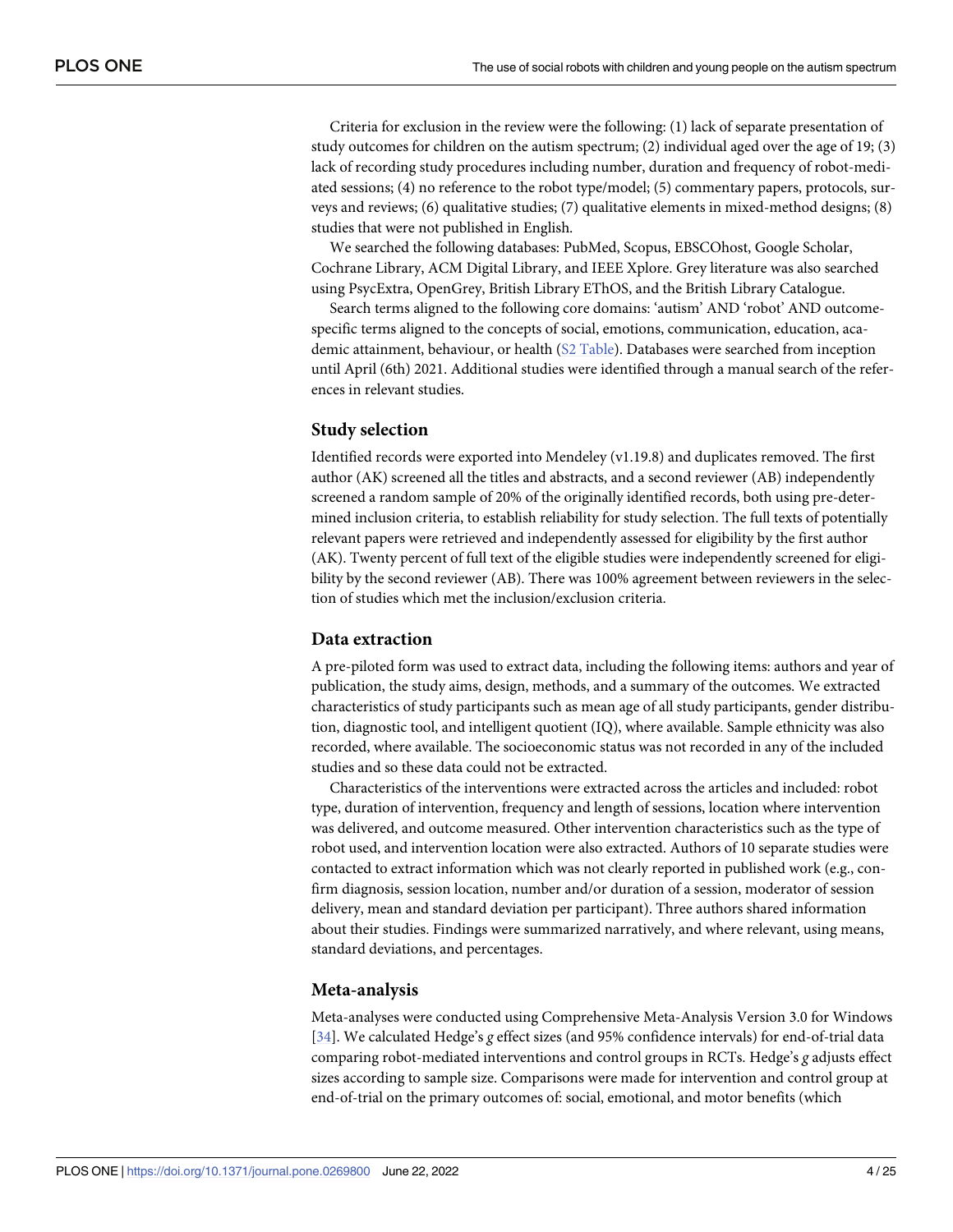<span id="page-4-0"></span>emerged as the main clusters of outcomes in RCTs). All meta-analyses used a random effects approach. We classified effect sizes as small (0.2) medium (0.5) and large (0.8) according to Cohen's nomenclature. Heterogeneity was assessed using the I2 statistic, and for interpretation we followed Cochrane guidance (Higgins et al., 2019) where I2 values were identified: 0%-40% as might not be important; 30%-60% as may represent moderate heterogeneity; 50%-90% may represent substantial heterogeneity; 75%-100% representing considerable heterogeneity.

#### **Quality assessment**

Two reviewers (NK and AB) independently measured the quality of the included studies using the Quality Assessment Tool for Quantitative Studies [[35](#page-21-0)]. The assessment tool assesses six components of study validity including: selection bias, study design, confounders, blinding, data collection methods, withdrawals, and dropouts. Each component is rated as strong (1), moderate (2), or weak (3). Each paper receives an overall mark ranging between "strong (no weak rating)", "moderate (one weak rating)" and "weak (two or more weak ratings)". All studies were appraised independently by the first reviewer (NK). The second reviewer (AB) reviewed independently 20% of the included studies. The inter-rater reliability between the authors, using Cohen's Kappa was 'strong' (0.87 agreement). Any disagreements between the two reviewers were resolved through discussion or by consulting a third reviewer (SS). The results of the quality analysis were further tabulated to identify any types of bias common to the included studies [\(S3](#page-19-0) and [S4](#page-19-0) Tables).

## **Results**

The study selection process and a summary of included articles will be presented first, followed by a general overview of the quality of research. Next, the main results will be presented according to our review objectives.

#### **Selection and inclusion of studies**

The search generated 2145 records. After removing duplicates, 1646 records were screened, with 151 deemed relevant and full texts reviewed, of which 44 articles reporting 40 studies were deemed eligible for inclusion into the systematic review. The most common reason for exclusion was the lack of information concerning diagnostic method for autism  $(n = 57)$  followed by studies which did not meet the inclusion criteria such as reviews, protocols, surveys, feasibility trials, opinion letters ( $n = 23$ ). A smaller number of studies were excluded because of the following reasons: 1. a new robotic platform/ intervention was developed  $(n = 9)$ ; 2. adults/ children with diagnoses other than autism were examined  $(n = 7)$ ; 3. the robot name/type was missing (n = 4); 4. a qualitative study had been conducted (n = 2) ([Fig](#page-5-0) 1).

#### **Characteristics of included studies**

The description of the study characteristics is based on 40 studies. Four articles [\[21,](#page-20-0) [36,](#page-21-0) [37\]](#page-21-0) had overlapping samples and were not included in the average sample size. The majority of the studies were non-randomized (n = 23, 57%), followed by RCTs (n = 17, 43%) [\(Table](#page-6-0) 1). Thirty-four studies utilised video data to analyse the study findings. The average sample size of children and young people on the autism spectrum across the studies was 10 (range 1–30),  $(M = 10.22, SD = 6.58, k = 40).$ 

Most studies recruited more males than females, with percentage of males ranging from 67% to 100%. Ethnicity of participants was reported in nine studies (22%), of which five studies included Chinese participants [\[38–42\]](#page-21-0), three comprised Caucasian, African American, Asian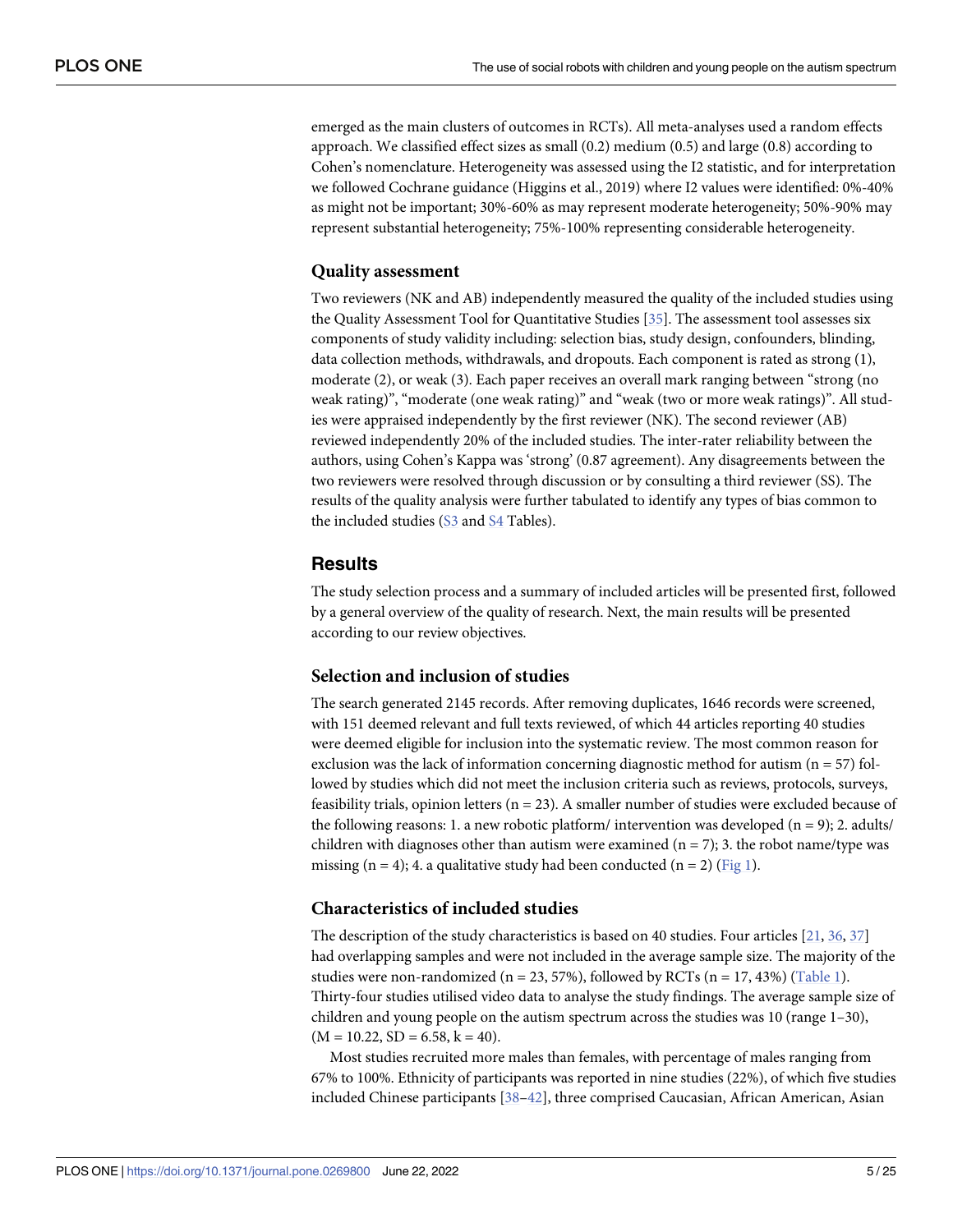<span id="page-5-0"></span>

**[Fig](#page-4-0) 1. PRISMA flow diagram of the study selection process.**

<https://doi.org/10.1371/journal.pone.0269800.g001>

Hispanic, Mixed African American and Caucasian, Mixed Caucasian and Hispanic and Latino participants [[20](#page-20-0), [43](#page-21-0), [44](#page-21-0)] and one study included Italian children [\[45\]](#page-21-0).

Comparing RCT and non-RCT designs, the former had more complete reporting about the autism diagnosis process (for example, from which type of healthcare professional). Only sixteen studies (40%) measured the cognitive capacity (IQ) of children. Further characterisation of participants (e.g., school type, parent's demographics) was generally poor. Child/adolescent participants ranged in age from 2 years to 16 years ( $M = 7.4$ ;  $SD = 3.08$ ). Overall, the studies were published between 2008 and 2020, in Europe ( $k = 18, 41\%$ ) [i.e., Romania ( $k = 7$ ), Portugal (k = 3), France (k = 2), Italy (k = 2), Netherlands (k = 2), Belgium (k = 1) and Luxembourg  $(k = 1)$ ] followed by the United States of America  $(k = 11, 27%)$ . Some studies were based in East Asia ( $k = 11, 25\%$ ) including in Hong Kong ( $k = 7$ ), Korea ( $k = 1$ ) and Japan ( $k = 3$ ). Only one study was conducted in Canada. Most studies  $(k = 33, 82%)$  had received funding to conduct their work.

#### **Quality assessment and risk of bias in included studies**

The quality assessments revealed that few studies were rated as strong  $(k = 7)$ , with most rates as moderate ( $k = 16$ ) or weak ( $k = 17$ ) ([S2](#page-19-0) and [S3](#page-19-0) Tables). Most studies did not adequately report on participant selection, resulting in three-quarters being rated as moderate in selection bias ( $n = 30, 75\%$ ). This trend was comparable across both randomised and non-randomised studies. The poor quality of many studies can also be partly attributed to the confounding variable rating. Reporting on ethnicity, age, family or socioeconomic status of families was often poorly described with limited matching again across most study groups (n = 29, 72%); and again, this was as much a feature of RCTs as non-RCTs. Effort was made to contact authors for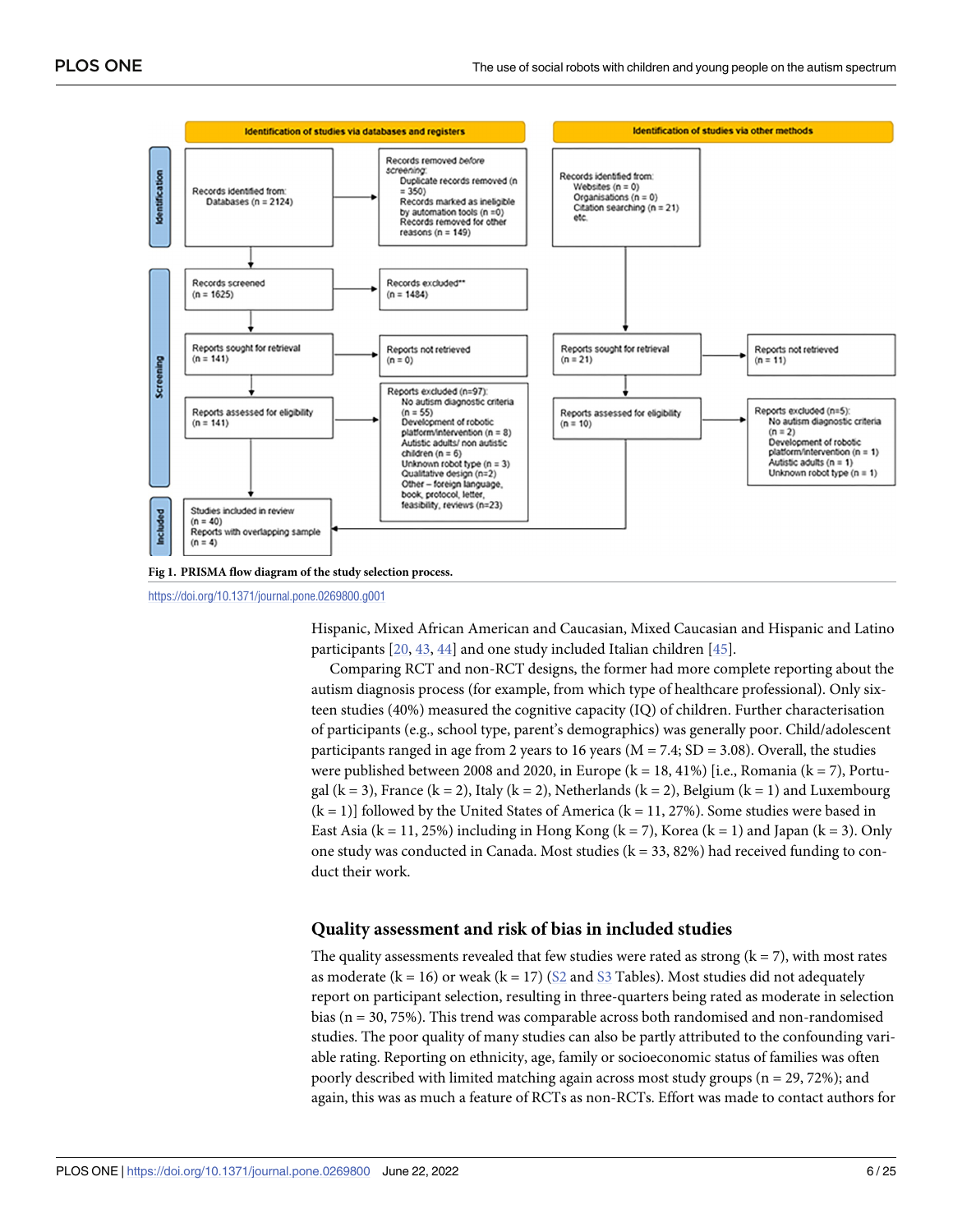| Reference;<br>Country;<br><b>Funding</b>                | Robot group                                           | Control group                                                                                                                 | IQ           | Robot type                   | Adverse<br>events | <b>Session</b><br>details                     | Risk of<br>bias<br>(overall) | Measure                                                                                  | <b>Outcome</b>                                                                                                                    |
|---------------------------------------------------------|-------------------------------------------------------|-------------------------------------------------------------------------------------------------------------------------------|--------------|------------------------------|-------------------|-----------------------------------------------|------------------------------|------------------------------------------------------------------------------------------|-----------------------------------------------------------------------------------------------------------------------------------|
|                                                         |                                                       |                                                                                                                               |              | RANDOMISED CONTROLLED TRIALS |                   |                                               |                              |                                                                                          |                                                                                                                                   |
| Huskens et al.,<br>2013;<br>Netherlands:<br>funded [48] | $N = 3 (100\%$<br>male); 8-12 years<br>old            | Human<br>therapist; $N = 3$<br>$(100\% \text{ male});$<br>8-12 years old                                                      | $85 - 111$   | $NAO-$<br>Humanoid<br>robot  | Not<br>reported   | 5 sessions;<br>30 minutes;<br>Clinic room     | Moderate                     | Video recording                                                                          | No significant<br>between-group<br>differences in<br>self-initiated<br>questions at 19-<br>21-week<br>assessment.                 |
| Marino et al.,<br>2020<br>Italy; funded<br>$\sqrt{45}$  | $N = 7 (86\%$<br>male); 4-8 years<br>old; Italian     | Human<br>therapist; $N = 7$<br>(86% male); 4-8<br>years old;<br>Italian                                                       | $82 - 121$   | $NAO-$<br>Humanoid<br>robot  | Not<br>reported   | 12 sessions;<br>90 minutes;<br>Laboratory     | Strong                       | Test of<br>Emotional<br>Comprehension<br>$(TEC)$ &<br>Emotional<br>Lexicon Test<br>(ELT) | Improved<br>emotional<br>recognition and<br>comprehension in<br>robot group at<br>12-week<br>assessment.                          |
| So et al., 2018;<br>Hong Kong;<br>funded [38]           | $N = 7(71%$<br>male); $6-12$ years<br>old; Chinese    | Waitlist group<br>robot sessions<br>after research<br>completion;<br>$N = 6 (83%$<br>Males); 6-12<br>vears old;<br>Chinese    | $49 - 67$    | $NAO-$<br>Humanoid<br>robot  | Not<br>reported   | 24 sessions;<br>30 minutes;<br>School         | Weak                         | Video recording                                                                          | Improved motor<br>imitation (e.g.,<br>gestural accuracy)<br>at 12-week<br>assessment for<br>robot group.                          |
| So et al., 2018;<br>Hong Kong;<br>funded $[39]$         | $N = 15(87%$<br>male); 4-6 years<br>old; Chinese      | Waitlist group<br>robot sessions<br>after research<br>completion;<br>$N = 15 (93\%$<br>Males); $4-6$<br>years old;<br>Chinese | Not reported | NAO-<br>Humanoid<br>robot    | Not<br>reported   | 8 sessions;<br>30 minutes;<br>School          | Weak                         | Video recording                                                                          | Improved motor<br>imitation (e.g.,<br>gestural accuracy)<br>at 10-week<br>assessment for<br>robot group.                          |
| So et al., 2019;<br>Hong Kong;<br>funded $[40]$         | $N = 13(85%$<br>male); 4-6 years<br>old; Chinese      | Waitlist group<br>robot sessions<br>after research<br>completion;<br>$N = 11 (93\%$<br>male); 4-6 years<br>old; Chinese       | Not reported | $NAO-$<br>Humanoid<br>robot  | Not<br>reported   | 12 sessions;<br>45 minutes;<br>Clinic room    | Weak                         | Video recording                                                                          | Improved<br>narrative skills at<br>12-week<br>assessment for<br>robot group.                                                      |
| So et al., 2019;<br>Hong Kong;<br>funded [41]           | $N = 12 (83\%$<br>male); $6-12$ years<br>old; Chinese | Human<br>therapist;<br>$N = 11(91\%)$<br>male); $6-12$<br>years old;<br>Chinese                                               | $46 - 74$    | $NAO-$<br>Humanoid<br>robot  | Not<br>reported   | $4 - 5$<br>sessions; 30<br>minutes;<br>School | Weak                         | Video recording                                                                          | No significant<br>between-group<br>differences in<br>motor imitation<br>(e.g., gestural<br>accuracy) at<br>10-week<br>assessment. |
| So et al., 2020;<br>Hong Kong;<br>funded [40]           | $N = 12 (83%$<br>male); 4-6 years<br>old; Chinese     | Waitlist group<br>robot sessions<br>after research<br>completion<br>$N = 11 (91\%$<br>male); 4-6 years<br>old; Chinese        | Not reported | $NAO-$<br>Humanoid<br>robot  | Not<br>reported   | 9 sessions;<br>45 minutes;<br>Clinic room     | Weak                         | Video recording                                                                          | Improved joint<br>attention in robot-<br>based drama<br>sessions at 9-week<br>assessment.                                         |

#### <span id="page-6-0"></span>**[Table](#page-14-0) 1. Summary of study characteristics sorted by study design and mostly used robot.**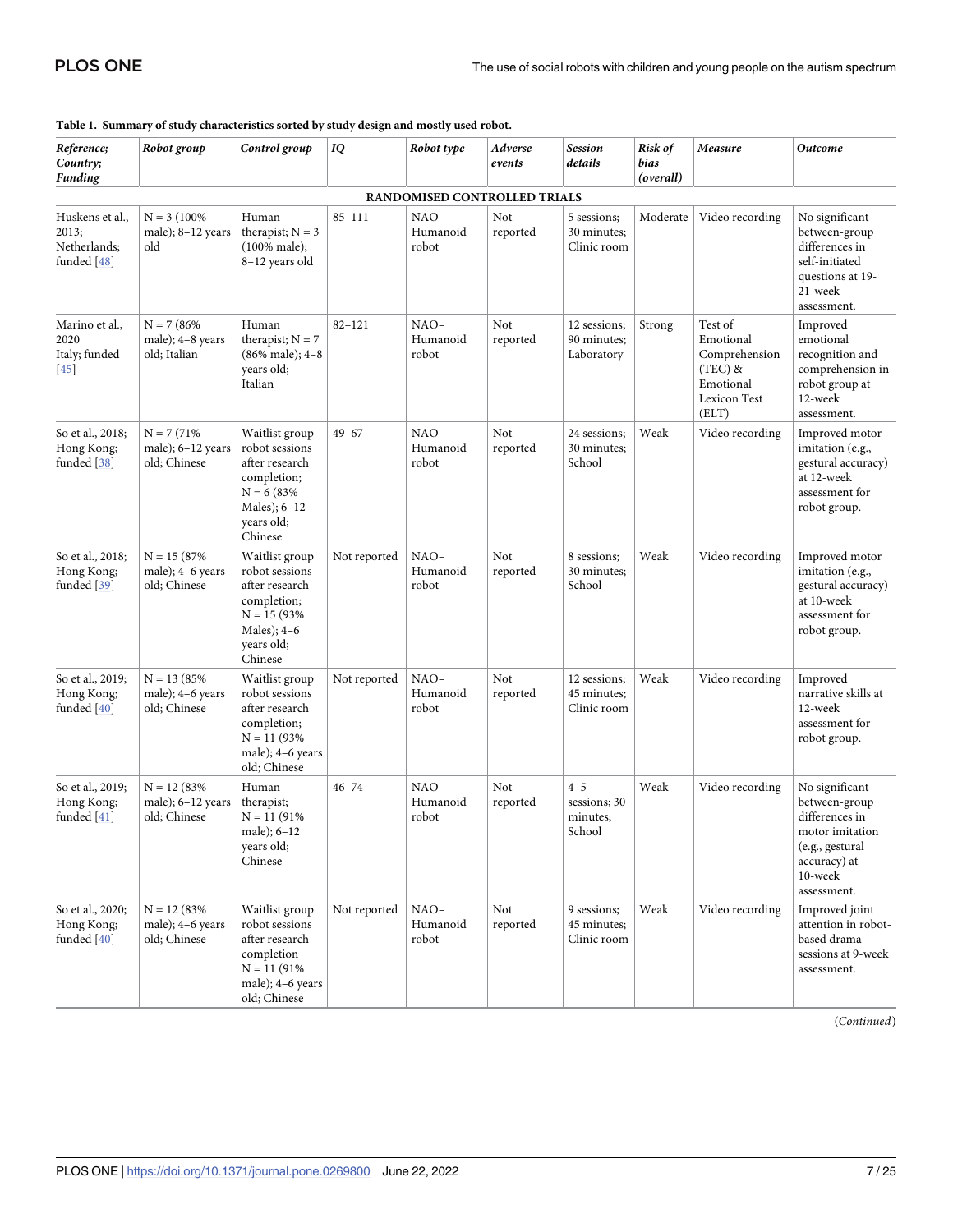<span id="page-7-0"></span>

| Reference;<br>Country;<br>Funding                                               | Robot group                                                                                                                                                                           | Control group                                                                                                                                                                                                                                                                                | IQ           | Robot type                                 | Adverse<br>events | <b>Session</b><br>details           | Risk of<br>bias<br>(overall) | Measure         | Outcome                                                                                          |
|---------------------------------------------------------------------------------|---------------------------------------------------------------------------------------------------------------------------------------------------------------------------------------|----------------------------------------------------------------------------------------------------------------------------------------------------------------------------------------------------------------------------------------------------------------------------------------------|--------------|--------------------------------------------|-------------------|-------------------------------------|------------------------------|-----------------|--------------------------------------------------------------------------------------------------|
| Srinivasan<br>et al., 2015;<br>USA; funded<br>$[20]$                            | $N = 12 (92\%$<br>male); $5-12$ years<br>old; Caucasian,<br>African<br>American, Asian<br>Hispanic, Mixed<br>African<br>American and<br>Caucasian,<br>Mixed Caucasian<br>and Hispanic | Human<br>therapist;<br>$N = 12 (83%$<br>male);<br>Comparison<br>group (tabletop<br>activities)<br>$N = 12 (83%$<br>male); $5-12$<br>years old;<br>Caucasian,<br>African<br>American,<br>Asian Hispanic,<br>Mixed African<br>American and<br>Caucasian,<br>Mixed<br>Caucasian and<br>Hispanic | Not reported | NAO-<br>Humanoid<br>robot &<br>Rovio robot | Not<br>reported   | 32 sessions;<br>15 minutes;<br>Home | Moderate                     | Video recording | Improved gestural<br>imitation at<br>10-week<br>assessment in<br>robot group.                    |
| Srinivasan<br>et al., 2015;<br>USA; funded<br>21<br>(overlapping<br>sample)     | $N = 12 (92\%$<br>male); 5-12 years<br>old; Caucasian,<br>African<br>American, Asian<br>Hispanic, Mixed<br>African<br>American and<br>Caucasian,<br>Mixed Caucasian<br>and Hispanic   | Human<br>therapist;<br>$N = 12 (92\%$<br>male);<br>Comparison<br>group (tabletop<br>activities); 5-12<br>years old;<br>Caucasian,<br>African<br>American,<br>Asian Hispanic,<br>Mixed African<br>American and<br>Caucasian,<br>Mixed<br>Caucasian and<br>Hispanic                            | Not reported | NAO-<br>Humanoid<br>robot &<br>Rovio robot | Not<br>reported   | 32 sessions;<br>15 minutes;<br>Home | Weak                         | Video recording | Improved<br>repetitive<br>behaviour at<br>10-week<br>assessment for<br>human therapist<br>group. |
| Srinivasan<br>et al., 2016;<br>USA; funded<br>$[37]$<br>(overlapping<br>sample) | $N = 12 (92\%$<br>male); $5-12$ years<br>old; Caucasian,<br>African<br>American, Asian<br>Hispanic, Mixed<br>African<br>American and<br>Caucasian,<br>Mixed Caucasian<br>and Hispanic | Human<br>therapist;<br>$N = 12 (83\%$<br>male);<br>Comparison<br>group (tabletop<br>activities)<br>$N = 12 (88%$<br>male); 5-12<br>years old;<br>Caucasian,<br>African<br>American,<br>Asian Hispanic,<br>Mixed African<br>American and<br>Caucasian,<br>Mixed<br>Caucasian and<br>Hispanic  | Not reported | NAO-<br>Humanoid<br>robot &<br>Rovio robot | Not<br>reported   | 32 sessions;<br>45 minutes;<br>Home | Moderate                     | Video recording | Improved social<br>skills at 10-week<br>assessment in<br>robot group.                            |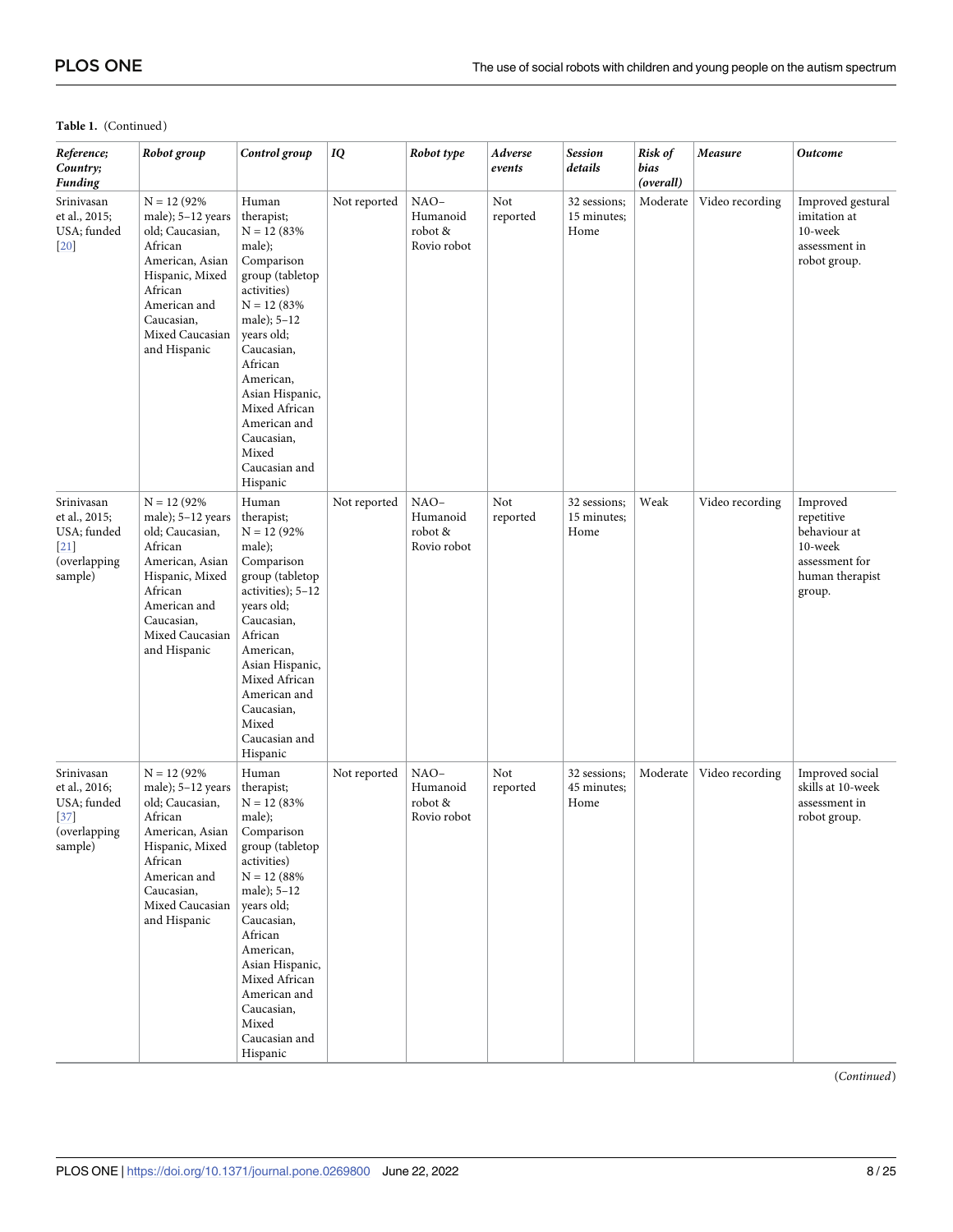<span id="page-8-0"></span>

| Reference;<br>Country;<br>Funding                                               | Robot group                                                                                                                                                                                                                         | Control group                                                                                                                                                                                                                                                                               | IQ             | Robot type                                 | Adverse<br>events                                                                                                | <b>Session</b><br>details                                   | Risk of<br>bias<br>(overall) | Measure         | <b>Outcome</b>                                                                                                  |
|---------------------------------------------------------------------------------|-------------------------------------------------------------------------------------------------------------------------------------------------------------------------------------------------------------------------------------|---------------------------------------------------------------------------------------------------------------------------------------------------------------------------------------------------------------------------------------------------------------------------------------------|----------------|--------------------------------------------|------------------------------------------------------------------------------------------------------------------|-------------------------------------------------------------|------------------------------|-----------------|-----------------------------------------------------------------------------------------------------------------|
| Srinivasan<br>et al., 2016;<br>USA; funded<br>$[37]$<br>(overlapping<br>sample) | $N = 12 (92\%$<br>male); $5-12$ years<br>old; Caucasian,<br>African<br>American, Asian<br>Hispanic, Mixed<br>African<br>American and<br>Caucasian,<br>Mixed Caucasian<br>and Hispanic                                               | Human<br>therapist;<br>$N = 12 (83\%$<br>male);<br>Comparison<br>group (tabletop<br>activities)<br>$N = 12 (88%$<br>male); 5-12<br>years old;<br>Caucasian,<br>African<br>American,<br>Asian Hispanic,<br>Mixed African<br>American and<br>Caucasian,<br>Mixed<br>Caucasian and<br>Hispanic | Not reported   | NAO-<br>Humanoid<br>robot &<br>Rovio robot | Not<br>reported                                                                                                  | 32 sessions;<br>45 minutes;<br>Home                         | Moderate                     | Video recording | Improved<br>repetitive<br>behaviour at<br>10-week<br>assessment for<br>human therapist<br>group.                |
| Zheng et al.,<br>2020; USA;<br>funded [54]                                      | $N = 11$ (gender<br>not reported);<br>1.64-3.14 years<br>old                                                                                                                                                                        | Waitlist group<br>robot sessions<br>after research<br>completion<br>$N = 9$ (gender<br>not reported);<br>$1.64 - 3.14$ years<br>old                                                                                                                                                         | $Mean = 58.81$ | NAO-<br>Humanoid<br>robot                  | Two<br>children in<br>waitlist and<br>one child in<br>robot group<br>left at first<br>session due<br>to distress | 4 sessions;<br>10 minutes;<br>Clinic room                   | Weak                         | Video recording | No difference in<br>joint attention<br>skills at 9-week<br>assessment.                                          |
| De Korte et al.,<br>2020;<br>Netherlands;<br>funded [51]                        | $N = 24 (83%$<br>male); 3-8 years<br>old                                                                                                                                                                                            | Parent Pivotal<br>Response<br>Treatment<br>$N = 20 (85\%$<br>male); 3-8 years<br>old                                                                                                                                                                                                        | Not reported   | $NAO-$<br>Humanoid<br>robot                | Not<br>reported                                                                                                  | 20 sessions;<br>45 minutes;<br>Home                         | Strong                       | Video recording | Improved self-<br>initiation in<br>robot-assisted<br>Pivotal Response<br>Treatment at<br>3-month<br>assessment. |
| So et al., 2020;<br>Hong Kong;<br>funded [47]                                   | $N = 18$ -Tier 1<br>$(N = 6 (67%)$<br>male), Tier 2<br>$N = 6(100\%$<br>male), Tier 3<br>$(N = 6; 100\%)$<br>male); Tier 1<br>received the<br>intervention<br>earlier than Tiers<br>2 and 3); all aged<br>6-8 years old;<br>Chinese | Not applicable                                                                                                                                                                                                                                                                              | $<$ 70         | HUMANE-<br>Humanoid<br>robot               | Not<br>reported                                                                                                  | 6 sessions;<br>30 minutes:<br>School                        | Moderate                     | Video recording | Improved joint<br>attention at 4-8<br>weeks assessment<br>in all Tiers.                                         |
| Yun et al.,<br>2017; Korea;<br>funded $[67]$                                    | $N = 8(100\%$<br>male); 4-7 years<br>old                                                                                                                                                                                            | Human<br>therapist; $N = 7$<br>(100% male);<br>4-7 years old                                                                                                                                                                                                                                | >60            | iRobiQ &<br>CARO-<br>Humanoid<br>robot     | None                                                                                                             | 8 sessions;<br>$30 - 40$<br>minutes;<br>Unknown<br>location | Strong                       | Video recording | No significant<br>between-group<br>differences in<br>eye-contact at<br>10-week<br>assessment.                   |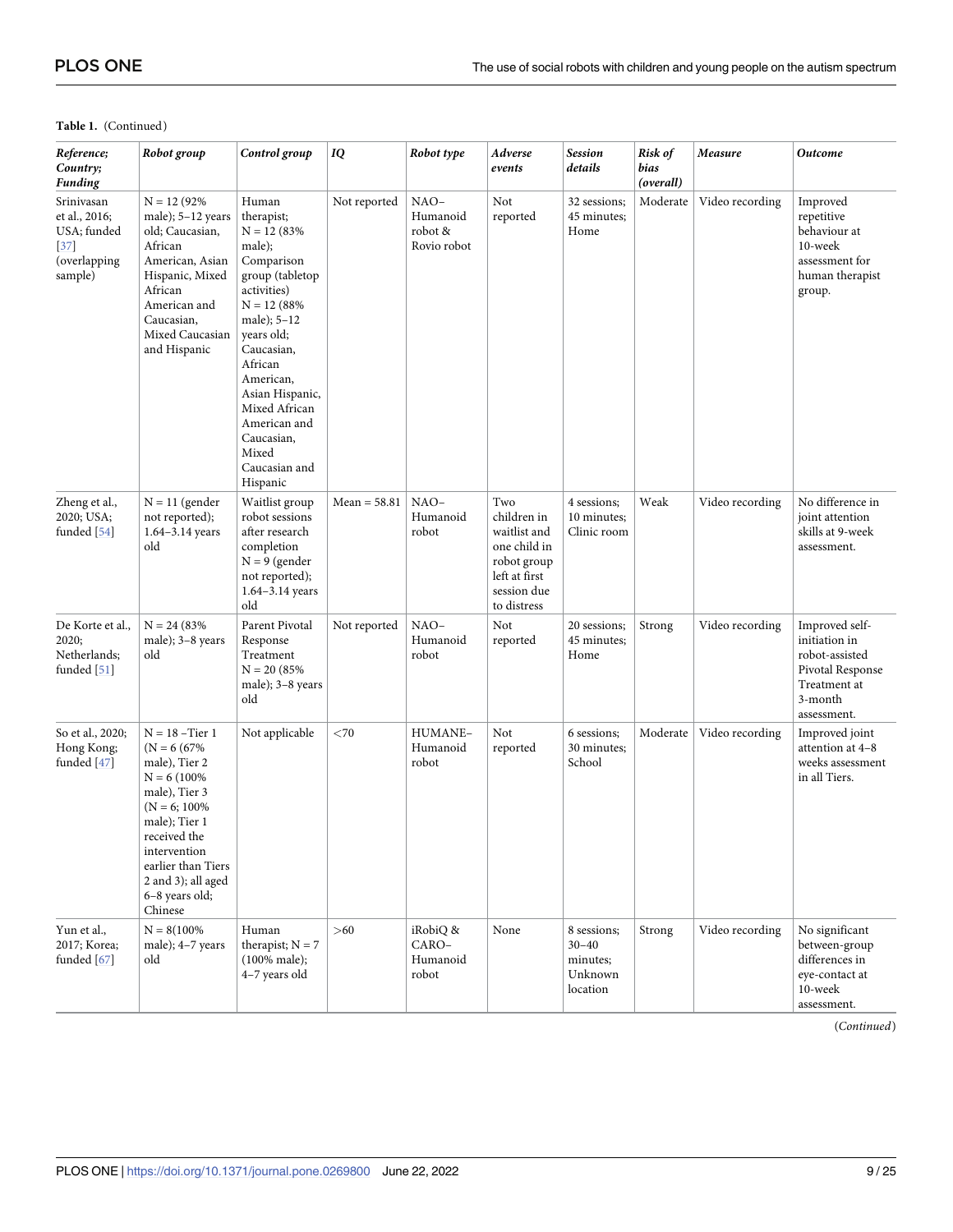<span id="page-9-0"></span>

| Reference;<br>Country;<br><b>Funding</b>                              | Robot group                                                                                                   | Control group                                                                                                                        | IQ                                        | Robot type                              | Adverse<br>events        | <b>Session</b><br>details                                  | Risk of<br>bias<br>(overall) | Measure                                                                                                                                                                | <b>Outcome</b>                                                                                                                                                                       |
|-----------------------------------------------------------------------|---------------------------------------------------------------------------------------------------------------|--------------------------------------------------------------------------------------------------------------------------------------|-------------------------------------------|-----------------------------------------|--------------------------|------------------------------------------------------------|------------------------------|------------------------------------------------------------------------------------------------------------------------------------------------------------------------|--------------------------------------------------------------------------------------------------------------------------------------------------------------------------------------|
| Costescu et al.,<br>2015; Romania;<br>funded [16]                     | $N = 12(74%$<br>male); $6-12$ years<br>old                                                                    | Human<br>therapist;<br>$N = 15(74%$<br>male); $6-12$<br>years old                                                                    | Not reported                              | Keepon-<br>humanoid<br>snowman<br>robot | Not<br>reported          | 6 sessions;<br>120<br>minutes;<br>School                   | Moderate                     | Video recording                                                                                                                                                        | Improved<br>emotional<br>intensity and<br>reduced frequency<br>of irrational<br>beliefs in robot<br>group.                                                                           |
| Pop et al.,<br>2013; Romania;<br>funded $[55]$                        | $N = 7(100\%$<br>male); $4-9$ years<br>old                                                                    | Computer-<br>based session;<br>$N = 6/$ control<br>group no<br>intervention;<br>$N = 7$ ; (100%)<br>male); $4-9$ years<br>old        | Not reported                              | Probo-<br>Mammoth<br>robot              | Not<br>reported          | 1 session;<br>$10 - 15$<br>minutes;<br>Clinic room         | Strong                       | Video recording<br>and 7-point<br>Likert scale                                                                                                                         | Decreased level of<br>prompt in robot<br>group.                                                                                                                                      |
| Pop et al.,<br>2014; Romania;<br>funded [57]                          | $N = 5(100\%)$<br>male); 4-7 years<br>old                                                                     | Human<br>therapist; $N = 6$<br>(100% male);<br>4-7 years old                                                                         | >70                                       | Probo-<br>Mammoth<br>robot              | Not<br>reported          | 1 session;<br>unknown<br>duration;<br>Clinic room          | Strong                       | Video recording<br>and 7-point<br>Likert scale                                                                                                                         | Improved level of<br>engagement in<br>robot group.                                                                                                                                   |
| Simut et al.,<br>2016; Belgium;<br>funded [59]                        | $N = 30 (90\%$<br>male); 5-8 years<br>old                                                                     | Human<br>therapist;<br>$N = 30 (90\%$<br>male); 5-8 years<br>old                                                                     | $70 - 119$                                | Probo-<br>Mammoth<br>robot              | Not<br>reported          | 1 session,<br>15 minutes;<br>School                        | Moderate                     | Video recording                                                                                                                                                        | No significant<br>between-group<br>differences in<br>social skills (e.g.,<br>eye-contact, joint<br>attention).                                                                       |
| Kim et al.,<br>2013; USA;<br>funded $[43]$                            | $N = 24 (87\%$<br>male); 4-12 years<br>old; white, two<br>were black and<br>two were<br>Hispanic or<br>Latino | Human<br>therapist;<br>$N = 24 (87%)$<br>male); 4-12<br>years old; white,<br>two were black<br>and two were<br>Hispanic or<br>Latino | $72 - 119$                                | Pleo-<br>Dinosaur<br>robot              | Not<br>reported          | 1 session; 6<br>minutes;<br>Clinic room                    | Moderate                     | Video recording                                                                                                                                                        | No significant<br>between-group<br>differences in<br>number of<br>utterances.                                                                                                        |
| Kim et al.,<br>2015; USA;<br>funded $[36]$<br>(overlapping<br>sample) | $N = 24 (87\%$<br>male); $4-12$ years<br>old                                                                  | Human<br>therapist;<br>$N = 24 (87%)$<br>male); $4-12$<br>years old                                                                  | $72 - 119$                                | Pleo-<br>Dinosaur<br>robot              | Not<br>reported          | 1 session; 6<br>minutes;<br>Clinic room                    | Moderate                     | Video recording                                                                                                                                                        | Improved level of<br>enjoyment and<br>number of words<br>in robot group.                                                                                                             |
|                                                                       |                                                                                                               |                                                                                                                                      |                                           | NON-RANDOMISED CONTROLLED TRIALS        |                          |                                                            |                              |                                                                                                                                                                        |                                                                                                                                                                                      |
| Huskens et al.,<br>2015; USA;<br>funded [49]                          | $N = 3$ pairs of<br>1ASD:1sibling<br>(67% male); 5-10<br>years old                                            | Not applicable                                                                                                                       | > 80                                      | NAO-<br>Humanoid<br>robot               | Aggression<br>to sibling | $6 - 8$<br>sessions; 30<br>minutes;<br>Clinic room         |                              | Moderate   Video recording                                                                                                                                             | No significant<br>difference in<br>collaborative<br>behaviour at<br>12-week<br>assessment.                                                                                           |
| Kaboski et al.,<br>2015; USA;<br>funded [50]                          | $N = 8$ pairs of<br>1ASD:1TD<br>(100% male); 12-<br>17 years old                                              | Not applicable                                                                                                                       | Mean<br>$ASD = 106$<br>Mean<br>$TD = 112$ | $NAO-$<br>Humanoid<br>robot             | Not<br>reported          | 5 sessions;<br>180<br>minutes;<br>Robotic<br>$\text{camp}$ | Strong                       | Social Anxiety<br>Scale for<br>Children-Revised<br>(SASCR), Social<br><b>Anxiety Scale</b><br>Adolescents<br>(SAS-A), Social<br>Skills<br>Improvement<br>System (SSIS) | Partial success.<br>Significant<br>decrease in social<br>anxiety for ASD<br>group only. No<br>significant<br>changes in social<br>skills for both<br>groups at 2-week<br>assessment. |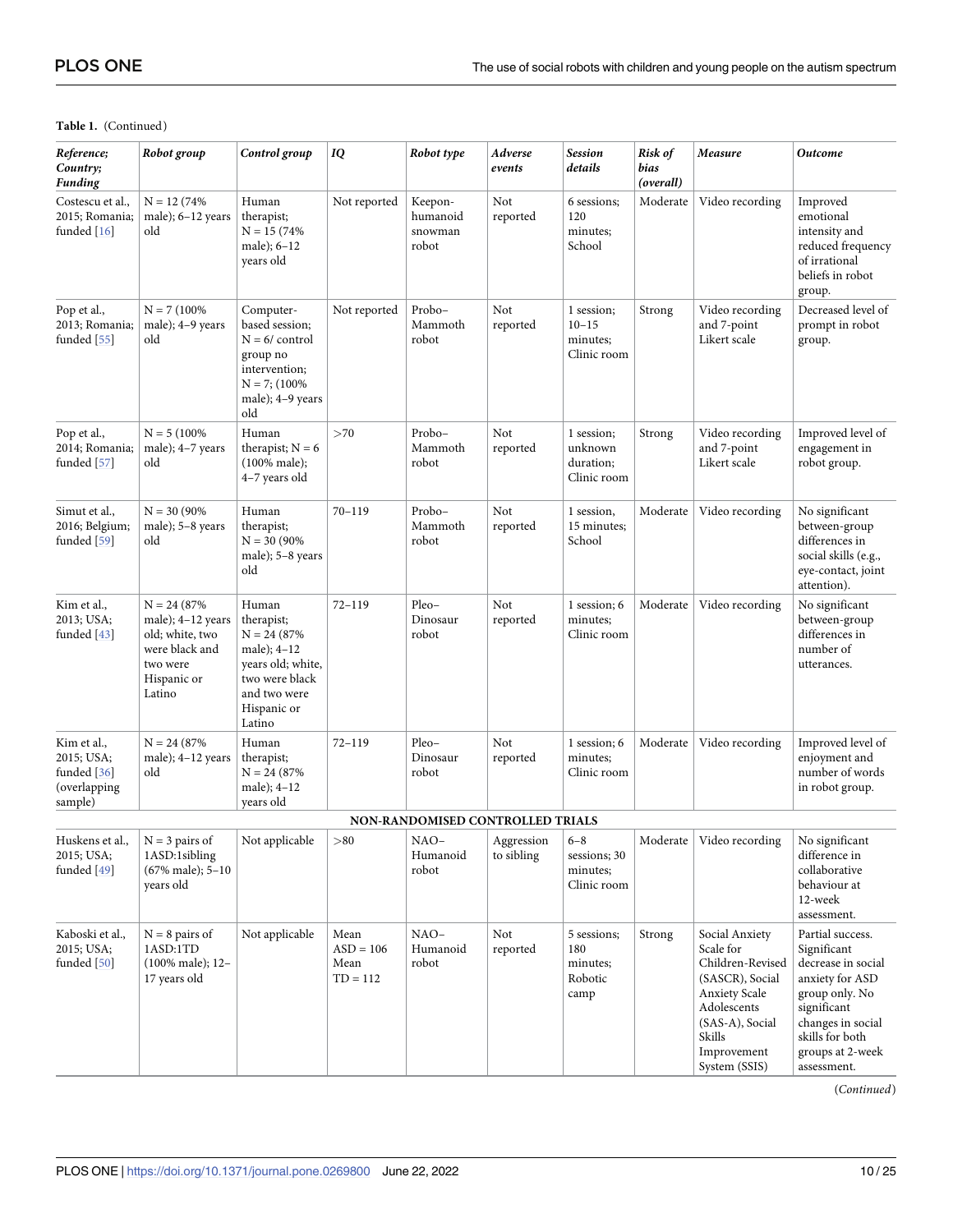<span id="page-10-0"></span>

| Reference;<br>Country;<br><b>Funding</b>                  | Robot group                                               | Control group                                                             | IQ           | Robot type                                        | Adverse<br>events                                                              | <b>Session</b><br>details                                                                                          | Risk of<br>bias<br>(overall) | Measure                                                                 | <b>Outcome</b>                                                                                                                                                              |
|-----------------------------------------------------------|-----------------------------------------------------------|---------------------------------------------------------------------------|--------------|---------------------------------------------------|--------------------------------------------------------------------------------|--------------------------------------------------------------------------------------------------------------------|------------------------------|-------------------------------------------------------------------------|-----------------------------------------------------------------------------------------------------------------------------------------------------------------------------|
| So et al., 2016;<br>Hong Kong;<br>not reported<br>46      | $N = 20 (75%)$<br>male); $6-12$ years<br>old; Chinese;    | Not applicable                                                            | $51 - 72$    | $NAO-$<br>Humanoid<br>robot                       | Not<br>reported                                                                | 8 sessions;<br>30 minutes;<br>School                                                                               | Weak                         | Unclear                                                                 | Improved motor<br>imitation (e.g.,<br>gestural accuracy)<br>at 12-14 week<br>assessment for<br>robot group.                                                                 |
| Tapus et al.,<br>2012; Romania;<br>not reported<br>$[52]$ | $N = 4(100\%$<br>Male); 2-6 years<br>old                  | Human<br>therapist; $N = 4$<br>$(100\% \text{ Male});$<br>2-6 years old   | Not reported | NAO-<br>Humanoid<br>robot                         | Not<br>reported                                                                | $23 - 26$<br>sessions;<br>$2 - 5$<br>minutes<br>with<br>10minutes<br>break;<br>unclear<br>duration;<br>Clinic room | Moderate                     | Video recording                                                         | Partial success.<br>Mixed results for<br>eye-contact,<br>initiations,<br>attention between<br>groups at 4-week<br>assessment.<br>Individual data<br>presented per<br>child. |
| Warren et al.,<br>2015; USA;<br>funded [53]               | $N = 6(100\%)$<br>male); 2.5-4<br>years old               | Not applicable                                                            | Not reported | NAO-<br>Humanoid<br>robot                         | Not<br>reported                                                                | 4 sessions:<br>unclear<br>duration;<br>Laboratory                                                                  | Weak                         | Video recording                                                         | Improved<br>attention at<br>2-week<br>assessment.                                                                                                                           |
| Zheng et al.,<br>2016; USA; not<br>reported $[44]$        | $N = 6(100\%)$<br>male); 2.5-4<br>years old;<br>Caucasian | Not applicable                                                            | Not reported | NAO-<br>Humanoid<br>robot                         | Not<br>reported                                                                | 6 sessions:<br>unclear<br>duration;<br>Laboratory                                                                  | Weak                         | Video recording                                                         | The robot<br>attracted the<br>attention at<br>8-month<br>assessment.                                                                                                        |
| Kumazaki<br>et al., 2018;<br>Japan; funded<br>68          | $N = 11(82%$<br>male); mean<br>$age = 15.91$              | Human<br>therapist;<br>$N = 11(82%$<br>male) mean<br>$age = 15.91$        | Not reported | <b>ACTROID-F</b><br>& CommU-<br>Humanoid<br>robot | Not<br>reported                                                                | 1 session; 5<br>minutes;<br>Clinic room                                                                            | Moderate                     | Audio recording                                                         | Improved in<br>length self-<br>disclosure<br>statements in<br>CommU (simple)<br>robot group.                                                                                |
| Kumazaki<br>et al., 2018b;<br>Japan; funded<br>[82]       | $N = 16(75%$<br>male); 5-6 years<br>old                   | Human<br>therapist;<br>$N = 12 (58\%$<br>male); 5-6 years<br>old          | >70          | $CommU-$<br>Humanoid<br>robot                     | one child in<br>robot group<br>distressed-<br>unable to<br>complete<br>session | 1 session;<br>15 minutes;<br>Unknown<br>location                                                                   | Moderate                     | Video recording                                                         | Improved joint<br>attention in robot<br>group.                                                                                                                              |
| Yoshikawa<br>et al., 2019;<br>Japan; funded<br>$[70]$     | $N = 4(100\%$<br>male); 15-18<br>years old                | Human<br>therapist; $N = 4$<br>$(100\% \text{ male});$<br>15-18 years old | Not reported | Actroid-F-<br>Humanoid<br>robot                   | Not<br>reported                                                                | 5 sessions;<br>one day;<br>Laboratory                                                                              | Weak                         | Video recording<br>& eye tracker                                        | Improved eye-<br>contact in robot<br>group.                                                                                                                                 |
| Srinivasan<br>et al., 2013;<br>USA; not<br>reported [71]  | $N = 1 (100\%$<br>male); 7 years old                      | Child-led<br>condition;<br>$N = 1 (100\%$<br>male); 7 years<br>old        | Not reported | Isobot-<br>Humanoid<br>robot                      | Not<br>reported                                                                | 8 sessions;<br>30 minutes;<br>Unknown<br>location                                                                  | Moderate                     | Video recording;<br>Sensory<br>Integration and<br>Praxis Test<br>(SIPT) | Improved motor<br>imitation skills in<br>robot group at<br>6-week<br>assessment.                                                                                            |
| Srinivasan &<br>Bhat, 2014;<br>USA; funded<br>66          | $N = 2 (100\%$<br>male); 7-8 years<br>old                 | Not applicable                                                            | Not reported | Isobot-<br>Humanoid<br>robot                      | Not<br>reported                                                                | 8 sessions;<br>30 minutes;<br>Home                                                                                 | Moderate                     | Video recording                                                         | Decreasing<br>attention at<br>6-week<br>assessment.                                                                                                                         |
| Costa et al.,<br>2018;<br>Luxembourg;<br>funded [19]      | $N = 15(100\%$<br>male); 4-14 years<br>old                | Human<br>therapist;<br>$N = 15(100\%)$<br>male); 4-14<br>years old        | $80 - 120$   | Qtrobot-<br>Humanoid<br>robot                     | Not<br>reported                                                                | 1 session;<br>$1.5 - 4$<br>minutes;<br>Human vs<br>robot;<br>Laboratory                                            | Moderate                     | Video recording                                                         | Improved<br>attention and<br>repetitive<br>behaviours in<br>robot group.                                                                                                    |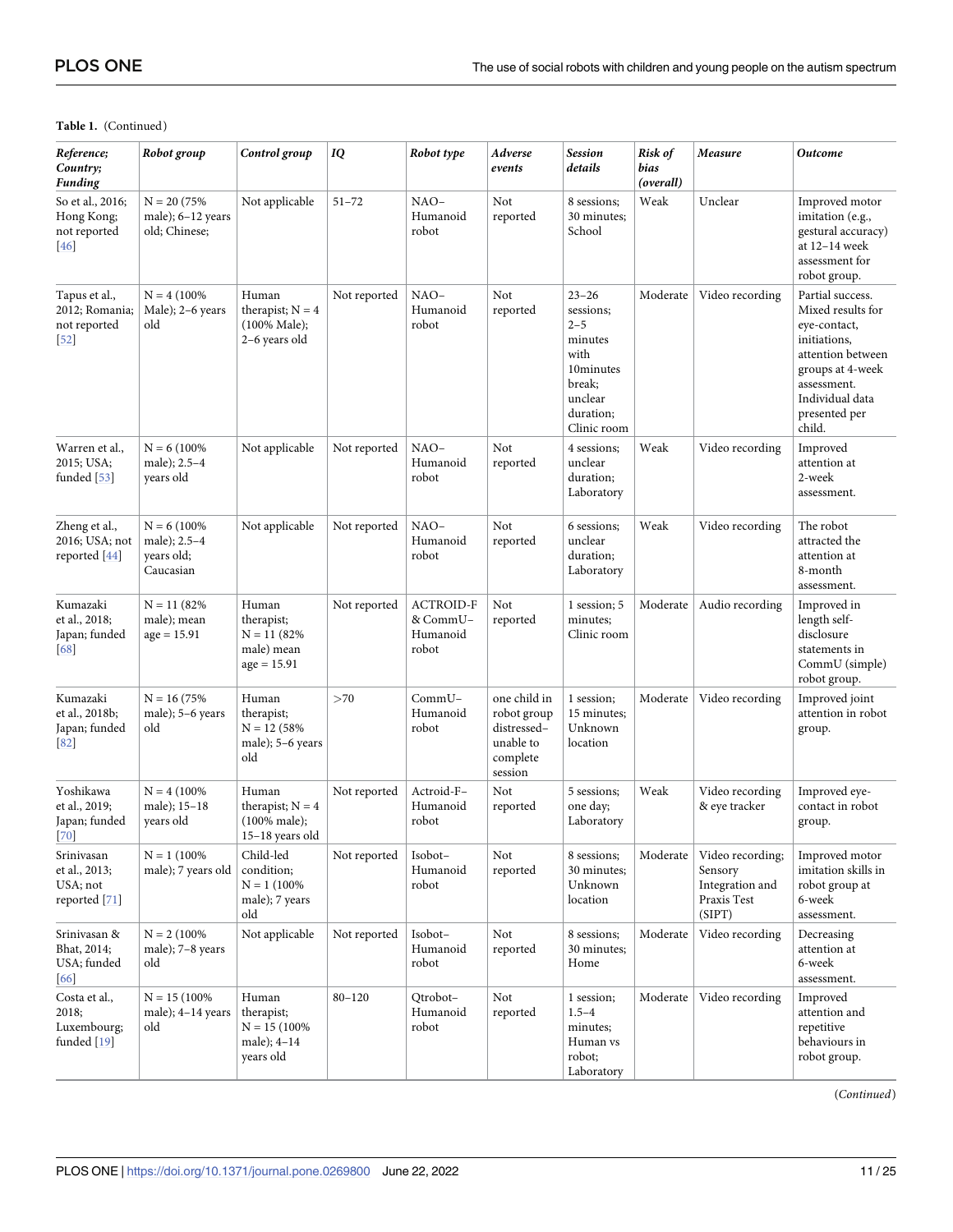<span id="page-11-0"></span>

| Reference;<br>Country;<br>Funding                              | Robot group                                            | Control group                                               | IQ           | Robot type                    | Adverse<br>events | <b>Session</b><br>details                                    | Risk of<br>bias<br>(overall) | Measure                                     | <b>Outcome</b>                                                                                                                              |
|----------------------------------------------------------------|--------------------------------------------------------|-------------------------------------------------------------|--------------|-------------------------------|-------------------|--------------------------------------------------------------|------------------------------|---------------------------------------------|---------------------------------------------------------------------------------------------------------------------------------------------|
| Duquette et al.,<br>2008; Canada;<br>funded [14]               | $N = 2 (100\%$<br>male); 4-5 years<br>old              | Human<br>therapist; $N = 2$<br>(50% male); 5<br>years old   | Not reported | Tito-<br>humanoid<br>robot    | Not<br>reported   | 22 sessions;<br>$3 - 4$<br>minutes;<br>Laboratory            | Weak                         | Video recording                             | Partial success.<br>Mixed findings in<br>imitation (e.g.,<br>verbal, motor,<br>facial) skills<br>between groups at<br>7-week<br>assessment. |
| Scassellati<br>et al., 2018;<br>USA; funded<br>69              | $N = 12 (58\%$<br>male); $6-12$ years<br>old           | Not applicable                                              | >70          | No name-<br>Humanoid<br>robot | Not<br>reported   | 30 sessions;<br>30 minutes:<br>Home                          | Weak                         | Video and audio<br>recor6ding               | Improved social<br>skills (e.g.,<br>initiations, joint<br>attention eye-<br>contact,<br>engagement) at<br>4-week<br>assessment.             |
| Pop et al.,<br>2013; Romania;<br>funded $[56]$                 | $N = 3 (100\%$<br>male); 5–6 years<br>old              | Not applicable                                              | Not reported | Probo-<br>Mammoth<br>robot    | Not<br>reported   | 1 session;<br>Clinic room                                    | Strong                       | Video recording<br>and qualitative<br>notes | Improved<br>emotional<br>recognition.                                                                                                       |
| Simut et al.,<br>2012; Romania;<br>funded [58]                 | $N = 4 (50\%$<br>male); 4-9 years<br>old               | Human<br>therapist; $N = 4$<br>(50% male); 4-9<br>years old | Not reported | Probo-<br>Mammoth<br>robot    | Not<br>reported   | 6 sessions;<br>15 minutes;<br>Clinic room                    | Moderate                     | 7-point Likert<br>scale                     | Decreased level of<br>prompt in robot<br>group.                                                                                             |
| Vanderborght<br>et al., 2012;<br>Romania;<br>funded [60]       | $N = 4 (50\%$<br>male); 4-9 years<br>old               | Human<br>therapist; $N = 4$<br>(50% male); 4-9<br>years old | Not reported | Probo-<br>Mammoth<br>robot    | Not<br>reported   | $6 - 8$<br>sessions;<br>$10 - 20$<br>minutes;<br>Clinic room | Moderate                     | Video recording                             | Decreased level of<br>prompt in robot<br>group at 4-week<br>assessment.                                                                     |
| Silva et al.,<br>2018<br>Portugal; not<br>reported [61]        | $N = 10(100\%$<br>male); 6-9 years<br>old              | Living dog;<br>$N = 10(100\%$<br>male); 6-9 years<br>old    | Not reported | Zoomer-Dog<br>robot           | Not<br>reported   | 3 sessions;<br>10 minutes;<br>Home                           | Weak                         | Video recording                             | Improved<br>emotional<br>regulation in<br>living dog<br>condition at<br>4-week<br>assessment.                                               |
| Silva et al.,<br>2019<br>Portugal;<br>funded [18]              | $N = 10(100\%$<br>male); 6-9 years<br>old              | Living dog;<br>$N = 10(100\%$<br>male); 6-9 years<br>old    | Not reported | Zoomer-Dog<br>robot           | Not<br>reported   | 1 session; 3<br>minutes;<br>Home                             | Weak                         | Video recording                             | Improved<br>emotional<br>regulation and<br>social<br>communication in<br>living dog<br>condition at<br>4-week<br>assessment.                |
| Silva et al.,<br>2020; Portugal;<br>funded $[62]$              | $N = 10(100\%$<br>male); 5-8 years<br>old              | Living dog<br>$N = 10(100\%$<br>male); 5-8 years<br>old     | Not reported | Zoomer-Dog<br>robot           | Not<br>reported   | 1 session;<br>not<br>reported<br>minutes;<br>Home            | Moderate                     | Video recording                             | Improved<br>imitation in living<br>dog condition.                                                                                           |
| Puyon &<br>Giannopulu,<br>2013<br>France; not<br>reported [62] | Game group;<br>$N = 11(72%$<br>male); 7-8 years<br>old | No game group;<br>$N = 11(72%$<br>male); 7-8 years<br>old   | Not reported | "POL"-<br>chicken robot       | Not<br>reported   | 1 session;<br>10 minutes;<br>Clinic room                     | Weak                         | Video recording                             | Improved eye-<br>contact, number<br>of words, better<br>posture in game<br>play robot<br>condition.                                         |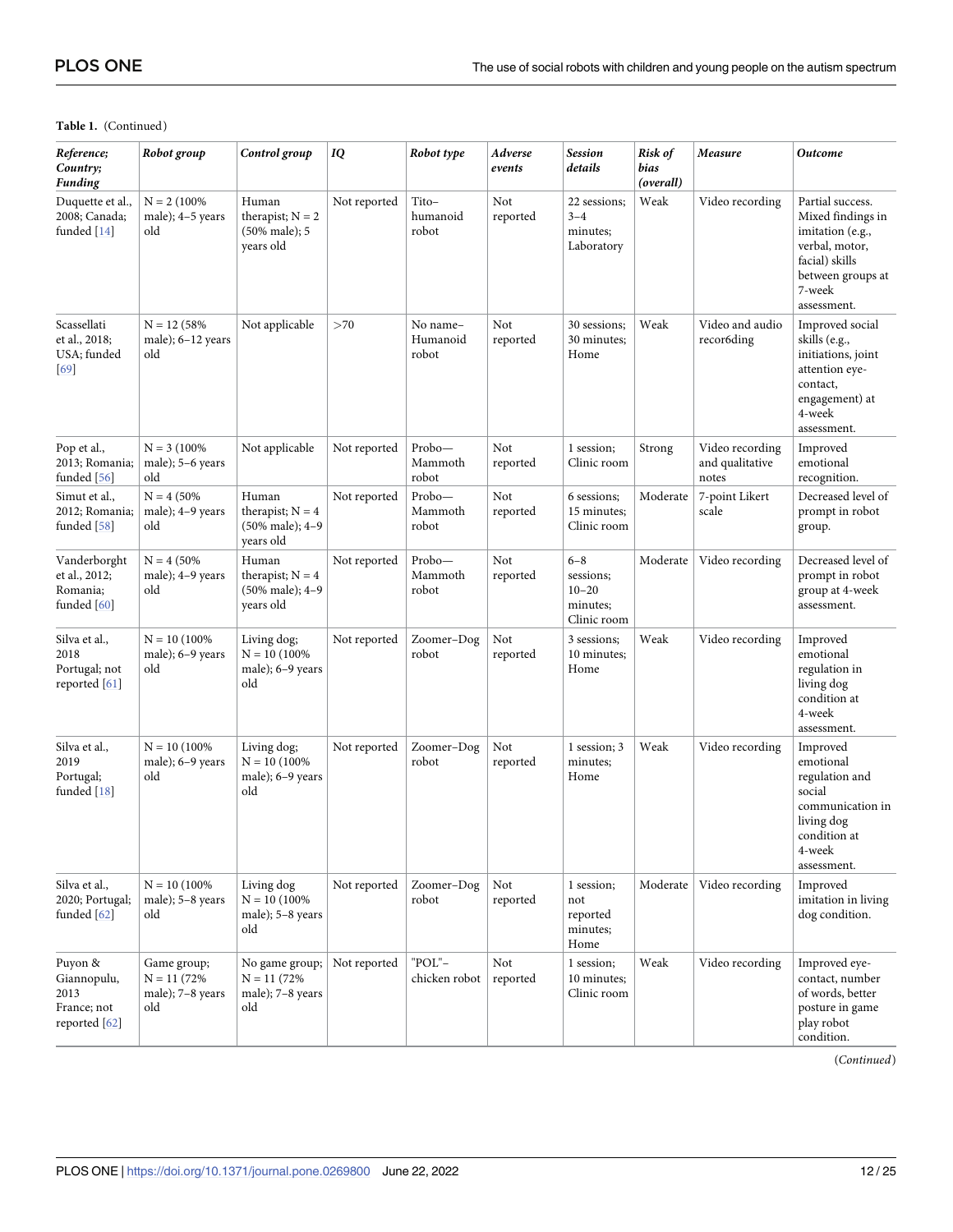<span id="page-12-0"></span>

| Reference;<br>Country;<br><b>Funding</b>                     | Robot group                                       | Control group                                                            | IQ           | Robot type                          | Adverse<br>events | <b>Session</b><br>details                | Risk of<br>bias<br>(overall) | Measure         | <b>Outcome</b>                                       |
|--------------------------------------------------------------|---------------------------------------------------|--------------------------------------------------------------------------|--------------|-------------------------------------|-------------------|------------------------------------------|------------------------------|-----------------|------------------------------------------------------|
| Pierno et al.,<br>2008<br>Italy; funded<br>[63]              | $N = 12 (50\%$<br>male); aged 10-<br>13 years old | Human<br>therapist;<br>$N = 12 (50\%$<br>male); aged 10-<br>13 years old | Not reported | Robotic arm-<br>industrial<br>robot | Not<br>reported   | 1 session;<br>60 minutes;<br>Laboratory  | Weak                         | Video recording | Improved<br>attention in robot<br>group.             |
| Giannopulu<br>et al., 2014<br>France; not<br>reported $[64]$ | $N = 15(73%$<br>male); $6-7$ years<br>old         | Human<br>therapist;<br>$N = 15(73%$<br>male); $6-7$ years<br>old         | Not reported | "Pekoppa"-<br>other robot           | Not<br>reported   | 1 session;<br>15 minutes;<br>Clinic room | Weak                         | Unclear         | Improved<br>expressie<br>language in robot<br>group. |

<https://doi.org/10.1371/journal.pone.0269800.t001>

further information, and five author responses were received, which resulted in information being classified as missing and thus reducing study quality. Finally, outcome assessors (e.g., researchers) were not blinded in  $(n = 38, 95%)$  of the studies, including often in RCTs as well as non-RCTs. Promisingly, most studies  $(n = 36, 90\%)$  used appropriate methods to collect data including video data. Studies provided details about the position of the cameras and the use of at least two coders including inter-rater reliability between coders. Most studies (n = 28, 70%) also reported the number of participants approached, screened, and completed the intervention.

#### **Robot types**

Four robot types were used that can be characterised according to their appearance in the following categories: humanoid, animaloid, and other. A humanoid robot is distinguished by its resemblance to the human body. In general, a humanoid robot has a head, torso, two arms and legs. Some humanoid robots may have facial characteristics including eyes, nose and mouth whereas other humanoids may model part of the body from the waist up. Humanoid robots were used in 67% (27 out of 40) of the included studies. The robot platforms that facilitated a session with children and young people on the autism spectrum were the following: NAO, QTrobot, CommU, ACTROID-F, Isobot, Tito, iRobiQ, Caro, Keepon and HUMANE. The most frequently used robot was NAO which was used in 17 studies [[20](#page-20-0), [38](#page-21-0)–[42](#page-21-0), [44](#page-21-0)[–54\]](#page-22-0). Studies used humanoid robots to examine a range of skills including eye-contact, imitation, joint attention, social skills and emotional regulation.

The use of animaloid (or animal-like) robots, such as an elephant, chicken, dinosaur and dogs, was examined in 11 out of 40 studies (27%). In the review, the *Probo* robot (elephantlike) was referenced in six studies [\[55–60](#page-22-0)]. Other animaloid robots were the robot, *Pleo*, [\[36\]](#page-21-0), the dog robot *Zoomer*, [\[17,](#page-20-0) [18,](#page-20-0) [61\]](#page-22-0) and *POL* (chicken-like) [\[62\]](#page-22-0). These robots facilitated sessions focusing on eye contact, imitation, joint attention and social skills.

The remaining 'other' robot category included a robotic arm and a plant robot. The robotic arm was used with children and young people on the autism spectrum to examine imitation and eye-contact [[63](#page-23-0)]. The plant robot, called *'Pekoppa*', was fully programmable with integrated sensors that allowed the robot to model a range of functions. Pekoppa was used with neurotypical children and young people and children and young people on the autism spectrum to compare the differences in heart rate, verbal fluency, and emotional response [[64](#page-23-0)].

When exploring trends across study type, it appeared that humanoid robots were used in both RCTs ( $n = 12$ ) and non-RCTs ( $n = 14$ ). In particular, the robot NAO was utilised in 10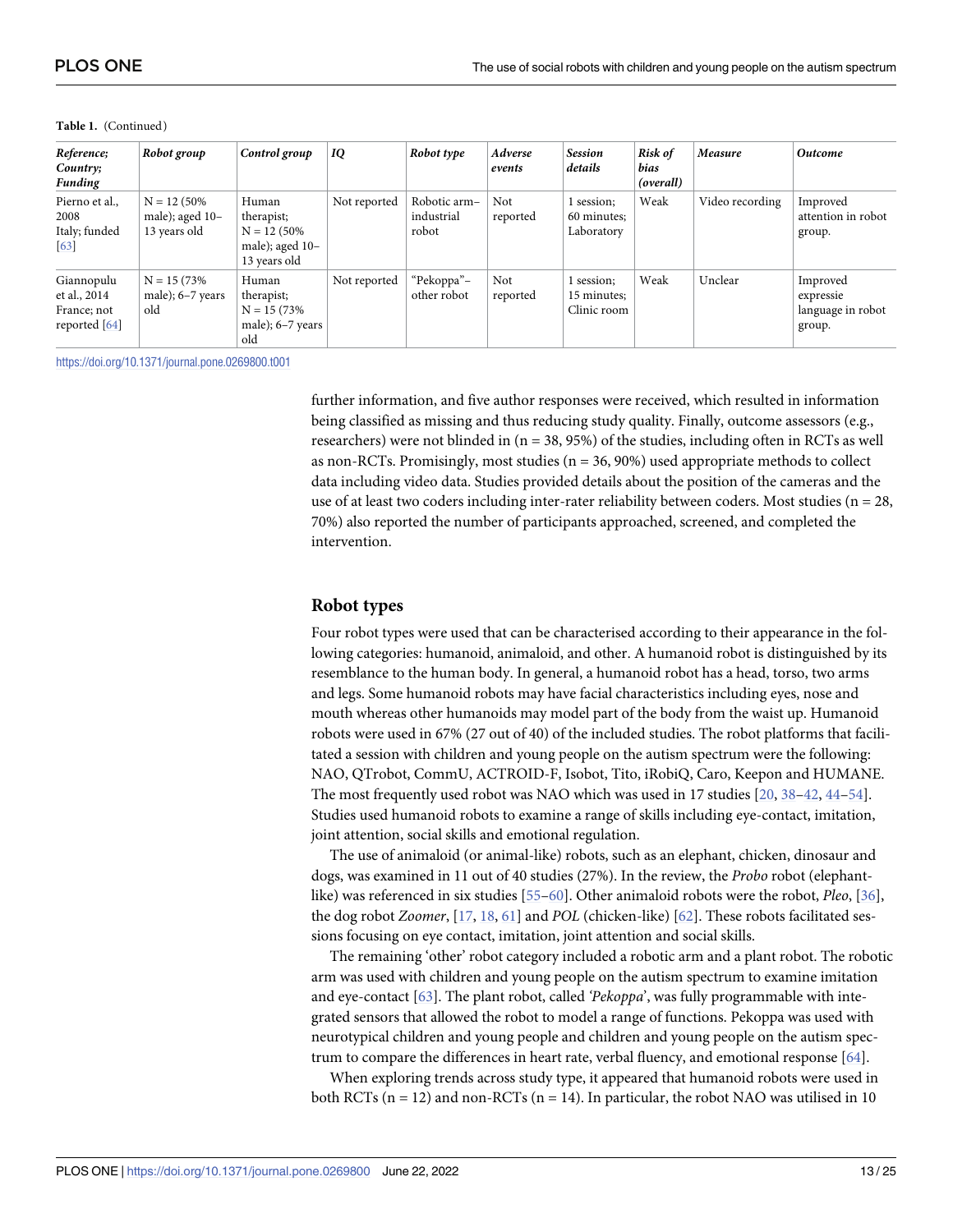<span id="page-13-0"></span>RCTs compared to six non-RCTs [\(Table](#page-6-0) 1). Non-RCTs were therefore more likely to include a broader range of robot platforms.

#### **Settings**

Intervention sessions with robots took place in five different settings. The most common location was autism centres/clinic rooms (n = 15) followed by home (n = 7), school (n = 7) and laboratories ( $n = 7$ ). RCTs showed a trend to be more likely to take place in autism centres/clinics  $(n = 7$  out of 17; 41% versus  $n = 8$  or in a familiar environment such as school  $(n = 6$  out of 17; 35% versus  $n = 1$  out of 23; 4%). Sessions at home were more common in non-RCTs ( $n = 5$ ; 22%) compared to RCTs ( $n = 2$ ; 12%). Similarly, sessions in a laboratory were more common in non-RCTs ( $n = 6$ ; 26%) than RCTs ( $n = 1$ ; 5%) (S5 [Table](#page-19-0)).

Sixty-five percent ( $n = 11$ ) of RCTs and 78% ( $n = 18$ ) of non-RCTs indicated a positive benefit of intervention. The mean duration of robot-intervention was 8.45 sessions and each session lasting an average of 33.5 minutes—most likely occurring once (22%) or twice weekly (28%) over the intervention period, though there was considerable variability (Table 2). The first session was usually a familiarisation meeting with the child and the robot/play partner. Intervention sessions tended to be longer in RCTs, with a mean of 35 (range: 6–120) minutes versus 27 (range: 3–180) minutes in non-RCTs. Similarly, the number of sessions was greater in RCTs with a mean of 9 sessions (range: 1–32) compared to 7 (range: 1–30) in non-RCTs. Notably, play partners across studies were more often 'professionals' for example, researchers or healthcare workforce (90%). Children and young people on the autism spectrum had individual sessions apart from in three studies [[49](#page-22-0), [50](#page-22-0), [65](#page-23-0)].

#### **Robot's role in intervention**

During intervention, robots took on the role of a social interface. Hence the robot moved its head and eyes to express emotions via facial expressions (e.g., happy, sad) or verbally, became a storyteller, an imitation agent, an intermediate to attract the eye gaze of the child on the autism spectrum or facilitated collaboration within a small group of two children and young people or an object where the child on the autism spectrum engaged in free play. In most

| <b>Robot session characteristics</b>         |                            |
|----------------------------------------------|----------------------------|
| Number of sessions Mean (SD; range)          | 8.45 (9.52; 1-32 sessions) |
| Duration per session (mins) Mean (SD; range) | 32 (35.85; 3-180 mins)     |
| <b>Session frequency</b>                     | N(%)                       |
| Single session                               | 2(5%)                      |
| Daily                                        | $4(10\%)$                  |
| Once a week                                  | 9(22%)                     |
| Twice a week                                 | 11(28%)                    |
| Three times a week                           | $1(2\%)$                   |
| Varied frequency                             | $4(10\%)$                  |
| Not reported                                 | 9(23%)                     |
| Play partner                                 | N(%)                       |
| Researcher                                   | 26 (65%)                   |
| Child/Clinical Psychologist/ Psychotherapist | 10(25%)                    |
| Parent                                       | 1(2%)                      |
| No play partner                              | 3(8%)                      |

**Table 2. Summary of features of robot-mediated intervention.**

<https://doi.org/10.1371/journal.pone.0269800.t002>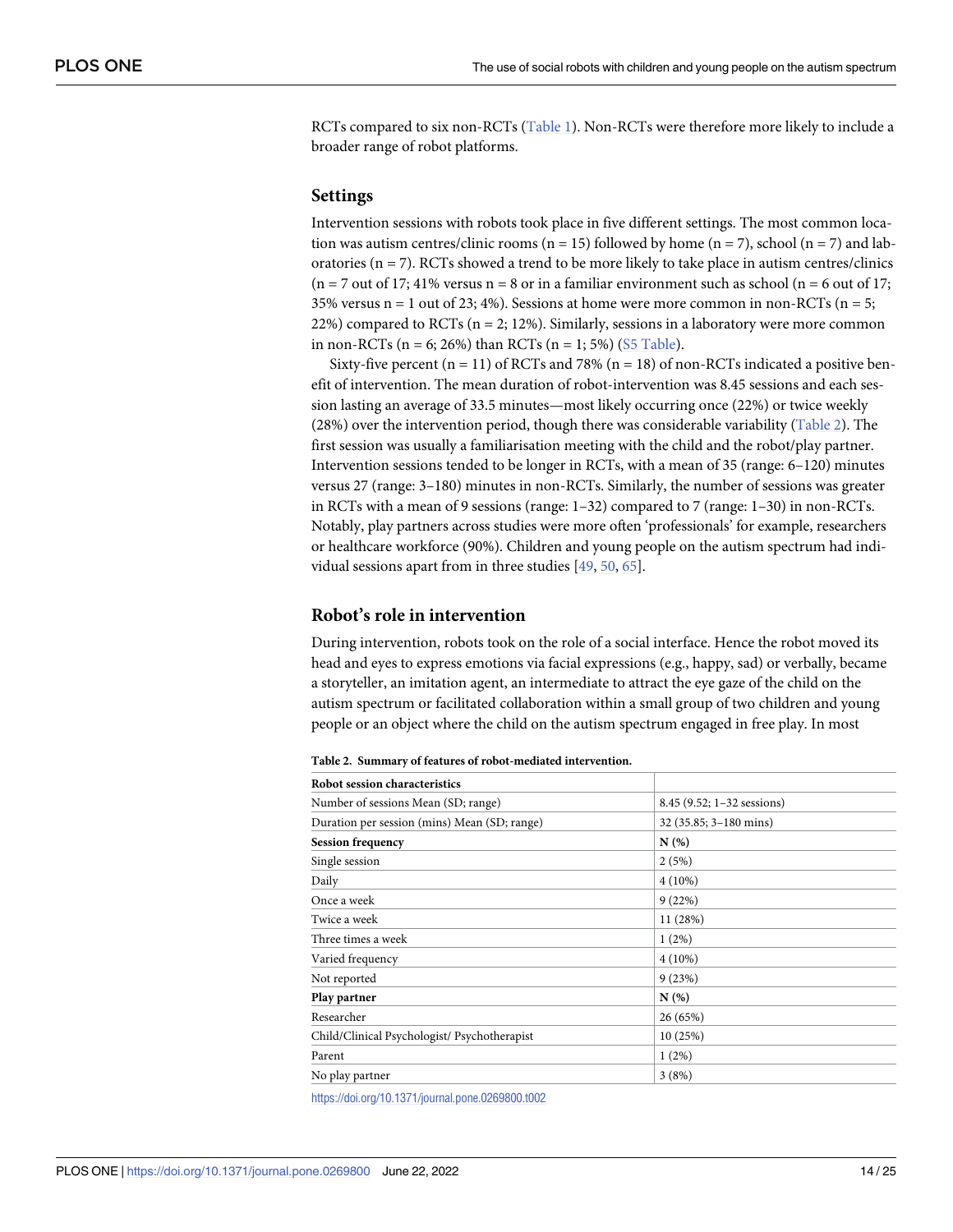<span id="page-14-0"></span>studies ( $n = 38, 95\%$ ), children and young people engaged in a triadic relationship with an adult/therapist where the robot acted as a mediator. A typical session involved the play partner controlling the robot via a laptop/computer. Two studies used a fully autonomous robot to play independently without the guidance of an adult partner. The control group in RCTs was often a human therapist engaging the child with the same or similar activities apart from five studies that used a waitlist and so, received the robot session after study completion. It was unclear whether the children in waitlist studies were receiving no treatment interventions as part of their educational and community settings.

#### **Targeted skills and outcomes**

Studies included in this review targeted a number of skills that can be clustered into 3 main categories: (1) social and communication skills [narrative skills  $(n = 1)$ , self-initiated questions  $(n = 4)$ , engagement  $(n = 2)$ , self-disclosure  $(n = 1)$ , collaborative play  $(n = 1)$ , level of prompting (n = 3), joint attention (n = 6), eye-contact (n = 6), imitation (n = 7)]; (2) emotional development [recognition and/or understanding  $(n = 2)$ , emotional regulation  $(n = 4)$ ]; and (3) motor skills [stereotyped or repetitive behaviour  $(n = 1)$ ]. Over two-thirds  $(n = 29, 72%)$  of the articles reported a positive impact of a robot-mediated intervention in children and young people on the autism spectrum. Less than a quarter of the included articles  $(n = 10, 25%)$ reported no difference in targeted skills development. Finally, one article reported a decline in attention skills during the intervention period [[66](#page-23-0)].

The majority of the targeted skills were measured through the examination of video recordings and coding procedures completed by researchers whereas only two studies [[45](#page-21-0), [50](#page-22-0)] used standardised assessment tools to examine social skills and emotional comprehension [\(Table](#page-6-0) 1). Nine studies [[20](#page-20-0), [38–42,](#page-21-0) [45,](#page-21-0) [55,](#page-22-0) [67\]](#page-23-0) used blinded researchers to administer the questionnaires and one study [\[50\]](#page-22-0) relied on parent-reported outcomes. Another three studies [[55](#page-22-0), [57,](#page-22-0) [58](#page-22-0)] utilised child self-report methods, three used qualitative methods (e.g., audio recording, notes by researchers) [\[56,](#page-22-0) [68,](#page-23-0) [69\]](#page-23-0) and two used eye-tracking [[70](#page-23-0)] or a sensory integration and praxis test [[71](#page-23-0)] in conjunction with video recordings. Two studies made explicit reference to the benefits of the robot-mediated intervention at two weeks [[48](#page-22-0)] and four weeks [[40](#page-21-0)] following the end of the intervention. Finally, Marino and colleagues [\[45\]](#page-21-0) reported that children on the autism spectrum in both groups (robot and human) spontaneously practiced the trained skills addressing generalisation issues. No studies included evaluation of health economics related to intervention delivery.

#### **Meta-analysis**

Hedge's g was calculated for RCTs examining outcomes relating to: social  $(k = 7)$ , emotional  $(k = 2)$  and motor  $(k = 3)$  abilities and for all three areas combined  $(k = 12)$ . This provided a total of 346 participants (175 assigned to robot and 171 assigned to control conditions). The control condition of the included studies comprised of children in a human therapist group apart from three studies [[39](#page-21-0), [41](#page-21-0), [42](#page-21-0)] that had a waitlist group (where the children received the robot session after study completion).

Nine RCTs were excluded from the analyses because of: (1) overlapping samples [[20](#page-20-0), [21](#page-20-0), [36](#page-21-0), [37\]](#page-21-0); and (2) use of waitlist group and/or no reporting (or sharing when contacted directly) of means, SDs or effect sizes [[38](#page-21-0), [42](#page-21-0), [54](#page-22-0), [55](#page-22-0), [57](#page-22-0)]. The included RCTs had quite good quality ratings: strong ( $k = 4$ ), moderate ( $k = 6$ ) and weak ( $k = 3$ ). All three of the weak ratings were for the studies by So and colleagues [[39](#page-21-0)–[41](#page-21-0)] and all were assessing motor outcomes.

RCTs providing sufficient data for emotion-based outcomes to be examined revealed a nonsignificant effect size (g =  $0.63$  [95%CI -1.43 to 2.69]; k = 2). Heterogeneity was high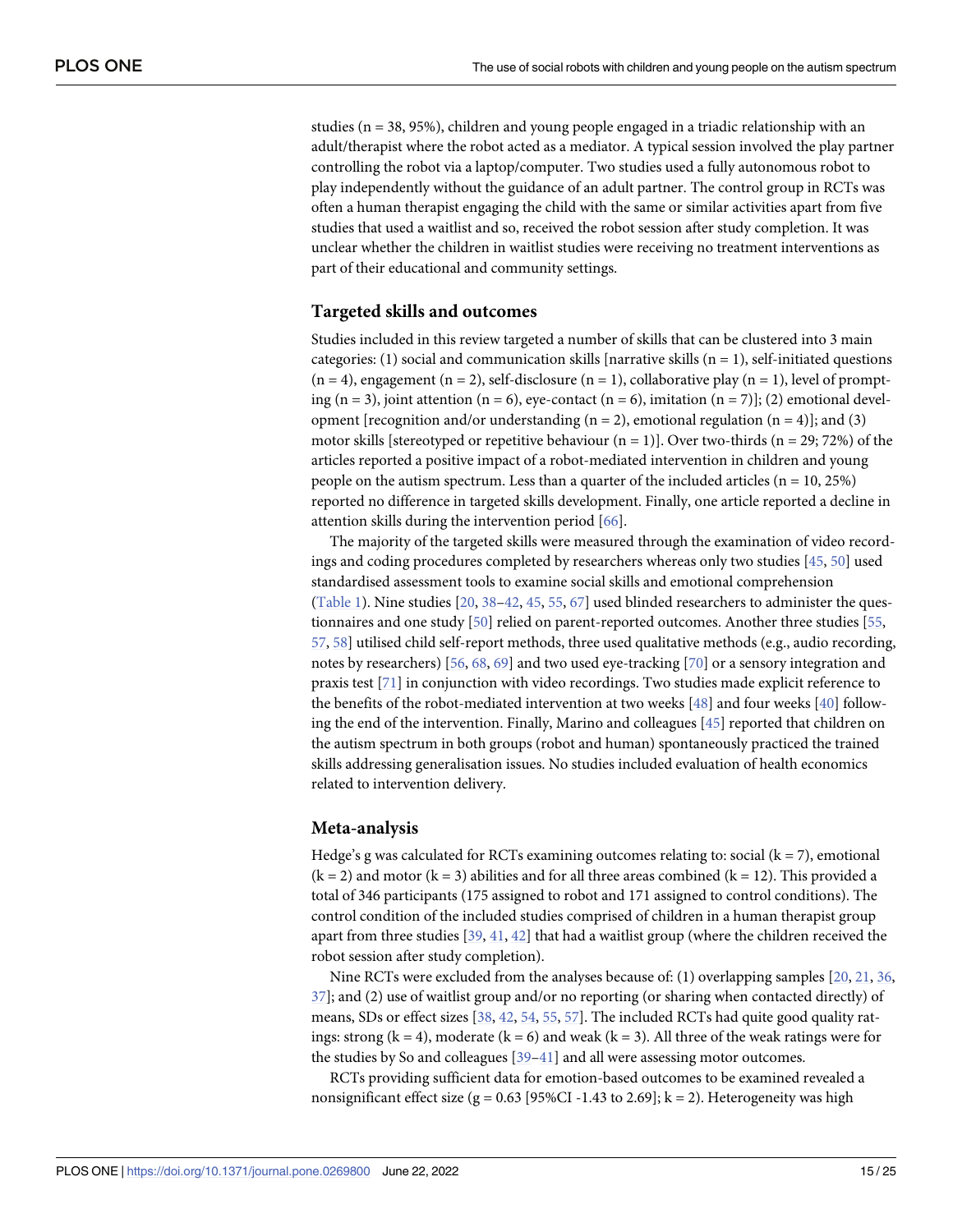| Group by   | <b>Study name</b> |                                  |                |         |         |                        | Hedges's g and 95% CI |                      |      |
|------------|-------------------|----------------------------------|----------------|---------|---------|------------------------|-----------------------|----------------------|------|
| Type       |                   | <b>Hedges's Lower Upper</b><br>g | lim it lim it  |         |         |                        |                       |                      |      |
| Emo        | Costescu 2017     |                                  | $-0.37 -1.11$  | 0.37    |         |                        |                       |                      |      |
| Emo        | Marino 2019       | 1.73                             | 0.56           | 2.90    |         |                        |                       |                      |      |
| Emo        |                   | 0.63                             | $-1.43$        | 2.69    |         |                        |                       |                      |      |
| Mot        | So 2018b          | 0.17                             | $-0.53$        | 0.87    |         |                        |                       |                      |      |
| Mot        | So 2019a          | 0.63                             | $-0.14$        | 1.39    |         |                        |                       |                      |      |
| Mot        | So 2019b          |                                  | $-1.16 - 2.01$ | $-0.30$ |         |                        |                       |                      |      |
| Mot        |                   |                                  | $-0.10 -1.08$  | 0.89    |         |                        |                       |                      |      |
| <b>Soc</b> | Huskens 2013      | 0.17                             | $-0.88$        | 1.22    |         |                        |                       |                      |      |
| <b>Soc</b> | <b>Kim 2013</b>   |                                  | $0.32 -0.24$   | 0.88    |         |                        |                       |                      |      |
| <b>Soc</b> | Sriniyasan 2016a  | $-0.25$                          | $-1.03$        | 0.52    |         |                        |                       |                      |      |
| <b>Soc</b> | <b>Simut 2016</b> | 0.51                             | 0.00           | 1.02    |         |                        |                       |                      |      |
| <b>Soc</b> | <b>Yun 2017a</b>  | 0.24                             | $-0.72$        | 1.20    |         |                        |                       |                      |      |
| <b>Soc</b> | De Korte 2020     | 0.49                             | $-0.10$        | 1.08    |         |                        |                       |                      |      |
| Soc        | So 2020a          | 0.58                             | $-0.23$        | 1.38    |         |                        |                       |                      |      |
| <b>Soc</b> |                   | 0.35                             | 0.09           | 0.61    |         |                        |                       |                      |      |
| Overall    |                   | 0.32                             | 0.08           | 0.57    |         |                        |                       |                      |      |
|            |                   |                                  |                |         | $-2.00$ | $-1.00$                | 0.00                  | 1.00                 | 2.00 |
|            |                   |                                  |                |         |         | <b>Favours Control</b> |                       | <b>Favours Robot</b> |      |



 $(I2 = 88.65)$ . For trials assessing motor outcomes, the effect size was again non-significant (g =  $-0.10$  [95%CI  $-1.08$  to 0.89]; k = 3) and heterogeneity was again high (I2 = 79.63). For social outcomes, the effect size was significant (g =  $0.35$  [95%CI 0.09 to 0.61; k = 7) and heterogeneity was low ( $I2 = 0.00$ ). When we combined all three sets of outcomes to assess any pooled benefit of robot-mediated interventions (Fig 2), the effect size was significant ( $g = 0.33$  [95%CI 0.08 to  $0.57$ ; k = 12) and heterogeneity was moderate and significant (I2 = 54.48). Visual analysis of funnel plots did not suggest any asymmetry and evidence of obvious publication bias (S1 [Fig](#page-18-0)).

Although there is no definitive minimum number of studies required for meta-regression, we follow the general recommendation of at least 6 to 10 studies for a continuous variable (Higgins et al., 2019). Given this, we used meta-regression to assess possible moderators across all 12 RCTs in the meta-analysis. We found that age was a significant moderator  $(z = -1.97, z = 1.97)$  $df = 12$ ,  $p = .02$ ) (S2 [Fig](#page-18-0)), with effect sizes being significantly larger in younger samples. Indeed, age accounted for nearly a third of the variance in effect sizes (analog  $r^2 = .32$ ). None of the other continuous variable moderators were significant including: total length of time in sessions (z = 0.40 df = 12, p = .35); proportion of male participants (z = 0.97, df = 12, p = .17); and IQ ( $z = 1.44$  df = 8 p = .07).

We also used sub-group analysis to see if the context (home, school, clinic) impacted effect sizes across all RCTs. This analysis showed a significant impact of robots in the clinic ( $g = 0.57$ )  $(95\%0.16 \text{ to } 0.98; k = 5)$  with low heterogeneity  $(12 = 21.96)$ . By contrast robots were not efficacious in either the home g = 0.16 (-0.56 to 0.89; k = 2; I2 = 55.55) or in school g = -0.16 (-0.85) to 0.53;  $k = 4$ ,  $I2 = 75.19$ ), though few trials examined the latter.

#### **Discussion**

The current systematic review summarises evidence on the use of social robots with children and young people on the autism spectrum. We aimed to examine the typology of robots, the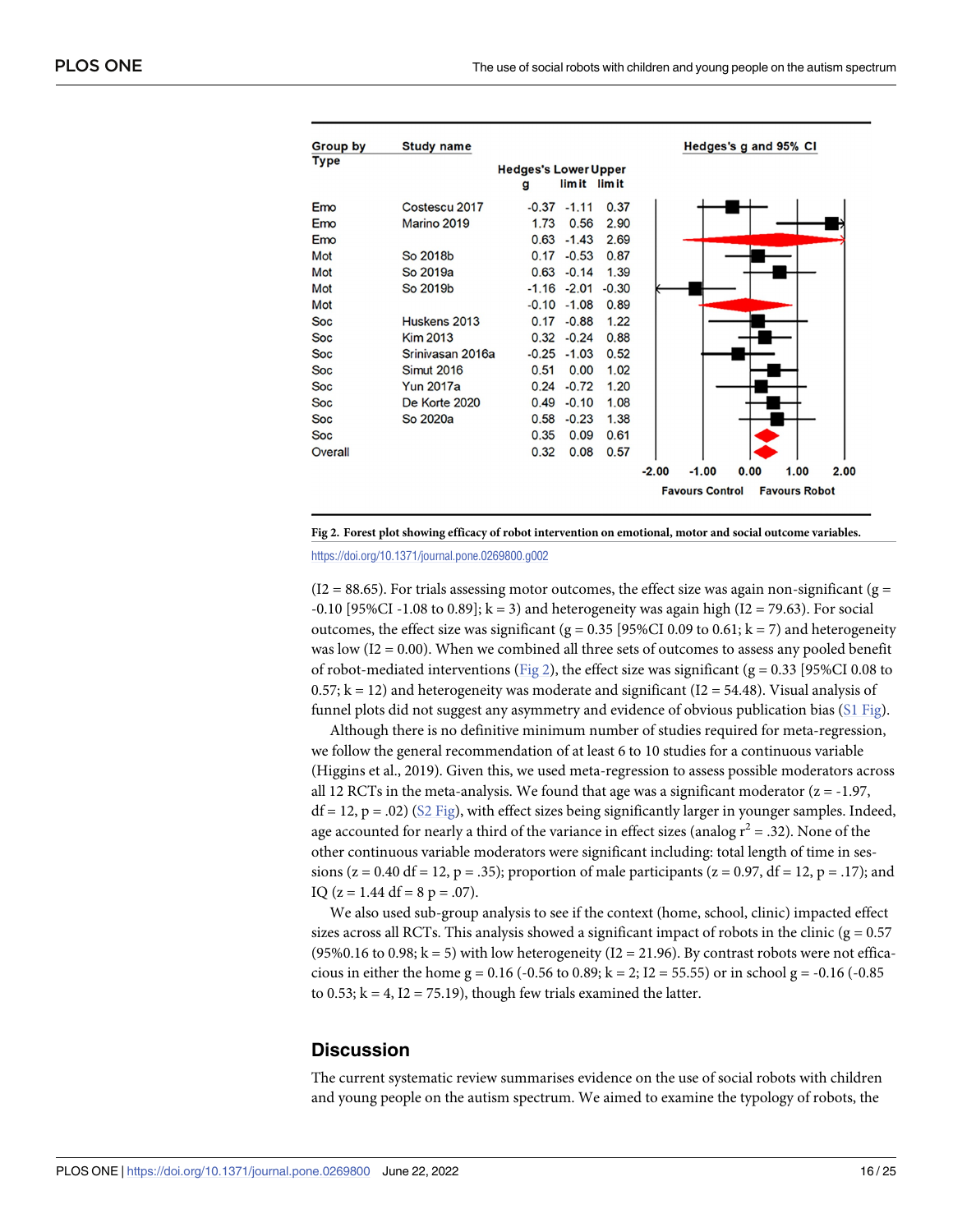<span id="page-16-0"></span>settings of robot-mediated interventions, the function of the robot during intervention and the specific skills targeted for therapeutic gain. Notably, the current review provides the first metaanalysis to estimate the efficacy of robots to bring about meaningful gains, particularly in social processing. We also highlight key moderators of effect sizes–these include age, with younger individuals appearing to benefit more and with effects being significantly larger in the clinic compared to school. Additionally, we found that effect sizes were not moderated by the length of therapeutic intervention. This suggests that relatively brief forms of robot-based interventions might be helpful (most protocols include an average of 8 sessions each lasting approximately 30 minutes), with meaningful improvement in social communication at least in the immediate post-intervention period. Longer-term follow-up was lacking and limits the extent to which we can generalize learned skills to daily life. For example, of the RCTs included in the review, the median duration of follow-up data reported was 10 weeks since baseline assessment. To understand the generalization of skills, and both to support commissioning decisions and to set parent expectations about intervention outcomes, longer-term data will be essential.

Most studies in this review focused on evaluating humanoid robotic platforms, with a small minority assessing animaloid types. In line with the social nature of the robots, the most common outcomes could be grouped into three clusters, with most studies focusing on social communication, emotional outcomes, and motor imitation. Most often outcomes were assessed using video data over other assessment types. However, in studies using video-recording data, raters were not blinded in 95%, typically because the data being coded was during the intervention when the robot is clearly visible. To overcome this bias, we advance that future trials use naturalistic observations (e.g., free play) to better assess the extent of skills generalisation and by raters who are blinded to the intervention the child/young person received.

The most common intervention settings were autism centres/clinics, with fewer studies based in other everyday learning environments such as the child's school and home. In this context, a recent qualitative study found that educators are not 'uncritically approving' of the use of social robots in schools [\[72\]](#page-23-0). Though robots are recognised as being motivating, engaging, predicable, and consistent, educators have called for clear protocols on how and why robots are being used to ensure effective learning support [\[72\]](#page-23-0). Few school-based RCTs could be included in our meta-analysis and so, the non-significant effect is unsurprising given the heterogeneity and lack of power. Future research needs to optimise intervention protocols and their practicability in educational settings, as well as effective training and on-going support for the educators involved. Though autism centres/clinics currently yield the clearest therapeutic benefit, everyday settings potentially offer more feasible routes to embed intervention and may be more cost-effective, though health economic evaluation data are currently lacking. Further, community settings have been identified as underutilised in autism research and offer a naturalistic environment where a range of expertise can be harnessed for the shared goal of improving everyday functioning for both children and families [\[73\]](#page-23-0). Effectively integrating robots in a range of settings remains crucial to translate research into practice.

In 80% of the studies, the robots acted to mediate between the child and play partner, who typically controlled the robot through a keypad. Although some robots were designed with the architecture of being autonomous (e.g., NAO), human therapists use robots as focal points to engage children and youth on the autism spectrum in a session in case they find human interaction challenging [[15](#page-20-0), [74](#page-23-0)]. Human therapists also use robots to demonstrate movements and/ or facial expressions so that children can mimic these. In this way, robots preserve a human therapist's time and energy [\[10,](#page-20-0) [74](#page-23-0), [75](#page-23-0)] whilst also benefitting from consistency as robots are more likely to produce the same movement or expression each time. Unsurprisingly our findings evidence the advantage of social robot-mediated interventions in learning or skill domains that map onto social communication. The meta-analytic evidence here provides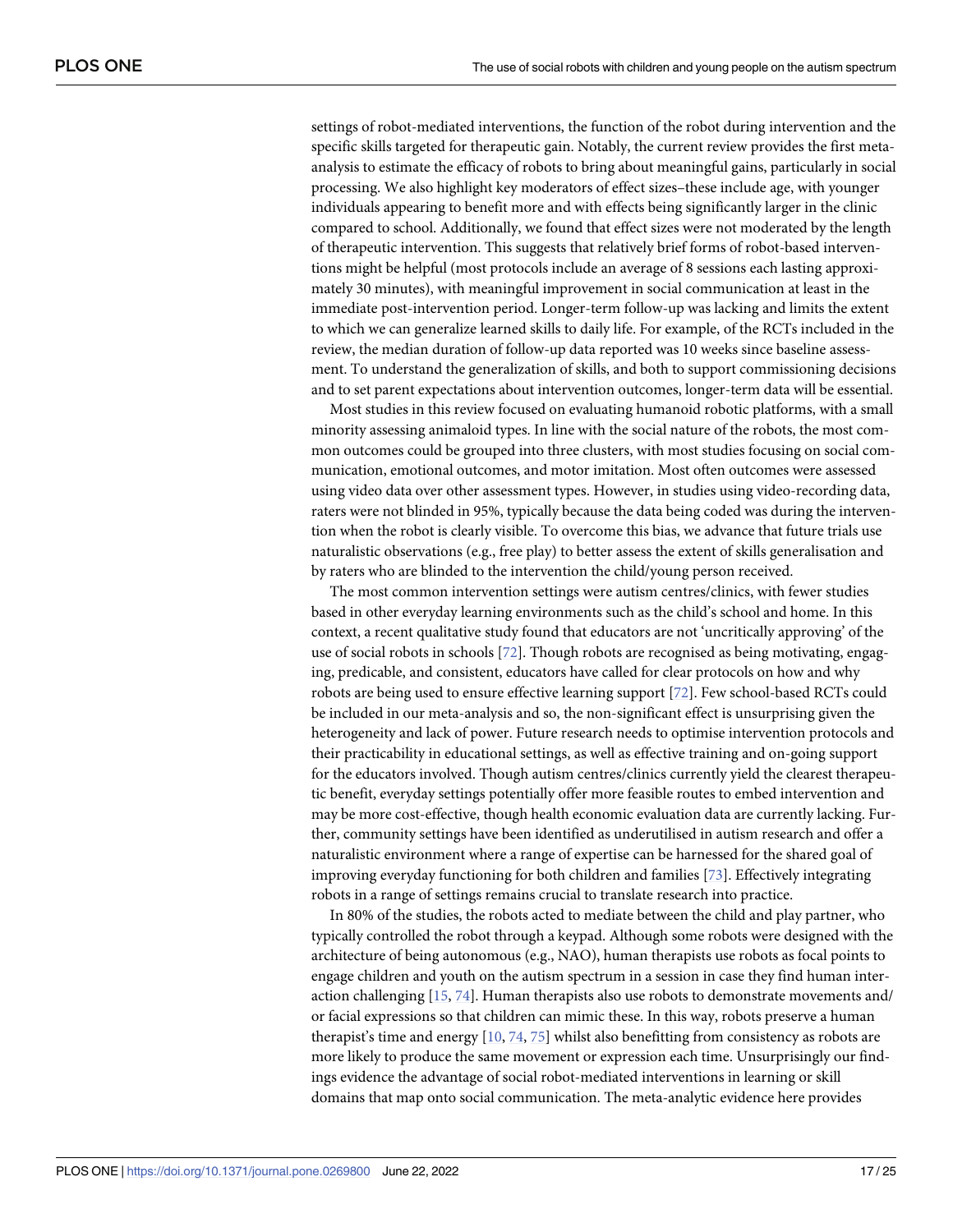<span id="page-17-0"></span>support for a small-moderate benefit of robots on social-related outcomes; however, specific impact on emotional and motor outcomes remains elusive because of the small numbers of trials, the small samples per trial and the high heterogeneity currently associated with those outcomes–all of which reduce power to detect efficacy in the emotion and motor domains.

Turning to risk of bias assessment, most studies were rated as either weak or moderate using the Quality Assessment Tool for Quantitative Studies [[35\]](#page-21-0). Only seven (17%) studies were rated as strong, and five of these were RCTs, where higher standards of rigour and reporting might be expected. Common weaknesses related to selection bias  $[k = 36 (90\%); 15 RCTs;$ 21 non-RCTs] and the reporting on confounding variables  $[k = 35 (87\%); 17 RCTs; 20 non-$ RCTs]. Other researchers have also commented on selection bias being common in autism research, particularly the exclusion of youth with a diagnosis of autism and intellectual disability [[76](#page-23-0)]. Similarly, many studies did not assess intelligence. The current meta-analysis found a trend toward larger effect sizes in samples with higher IQ; however, the meta-analysis had data missing from four RCTs and the samples were somewhat bimodal with two studies having a mean IQs in the 5–60 range, while the remainder were 90 to 105. Transparency and consistency in reporting sample characteristics is therefore essential in future research. This will help delineate for whom robot-mediated interventions are more effective, therefore allowing better targeting and adaptation of intervention protocols.

Finally, the increase in research studies in the field of autism and robot-mediated intervention in the past 15 years and the proportion of studies that have received funding clearly evidences the growth in interest in this form of therapy for autistic individuals, mostly in the United States and Europe. The relative lack of research on autism and social robotics from other countries may however signal a need for more global perspectives on human-robot interaction and cultural influences on autism intervention design [\[77\]](#page-23-0). For example, Hashim & Yussof [[77](#page-23-0)] suggest that robots could be humanised more to support ethical, spiritual and religious learning, acting to increase cross-cultural appeal in autism research. Given the outcomes of our meta-analyses, we encourage approaches that seek to adapt interventions for cross-cultural benefit.

#### **Strengths and limitations**

As far as we are aware, the current review is both the first to be preregistered and the first to meta-analyse some evidence on robot-mediated intervention for autistic children and young people. In doing so, we have provided novel insights absent from other reviews [[7](#page-20-0), [32](#page-21-0)]. Our search of the grey literature generated articles that are included in this review and so, offers a more balanced picture of the current literature, minimising potential for publication bias. Evidence from the meta-analysis did not point to any obvious publication bias amongst RCTs. Nonetheless, the number of RCTs that provided sufficient data for meta-analysis were small and the findings should be interpreted in that context. Nonetheless, we believe this new evidence will be helpful to researchers, trialists, clinicians, educators, and parents, especially as the field of technology-assisted learning in autism is seeing an expansion [\[78–81\]](#page-23-0). Other limitations might be the large number of articles  $(k = 102)$  we excluded owing to their poor reporting on autism diagnosis. Systematically excluding these studies was in line with our preregistered inclusion criteria but may have excluded data from the true population of interest. Studies might however benefit from using clear diagnostic criteria. Further, the evidence from meta-analysis should be considered with the caveat that we could derive data from only 12 RCTs, although we did manage to capture data from almost three quarters of the trials (12/ 17). We also note that our examination of moderator variables was limited to analyses that were pooled across all three outcomes (social, emotional and motor) in order to obtain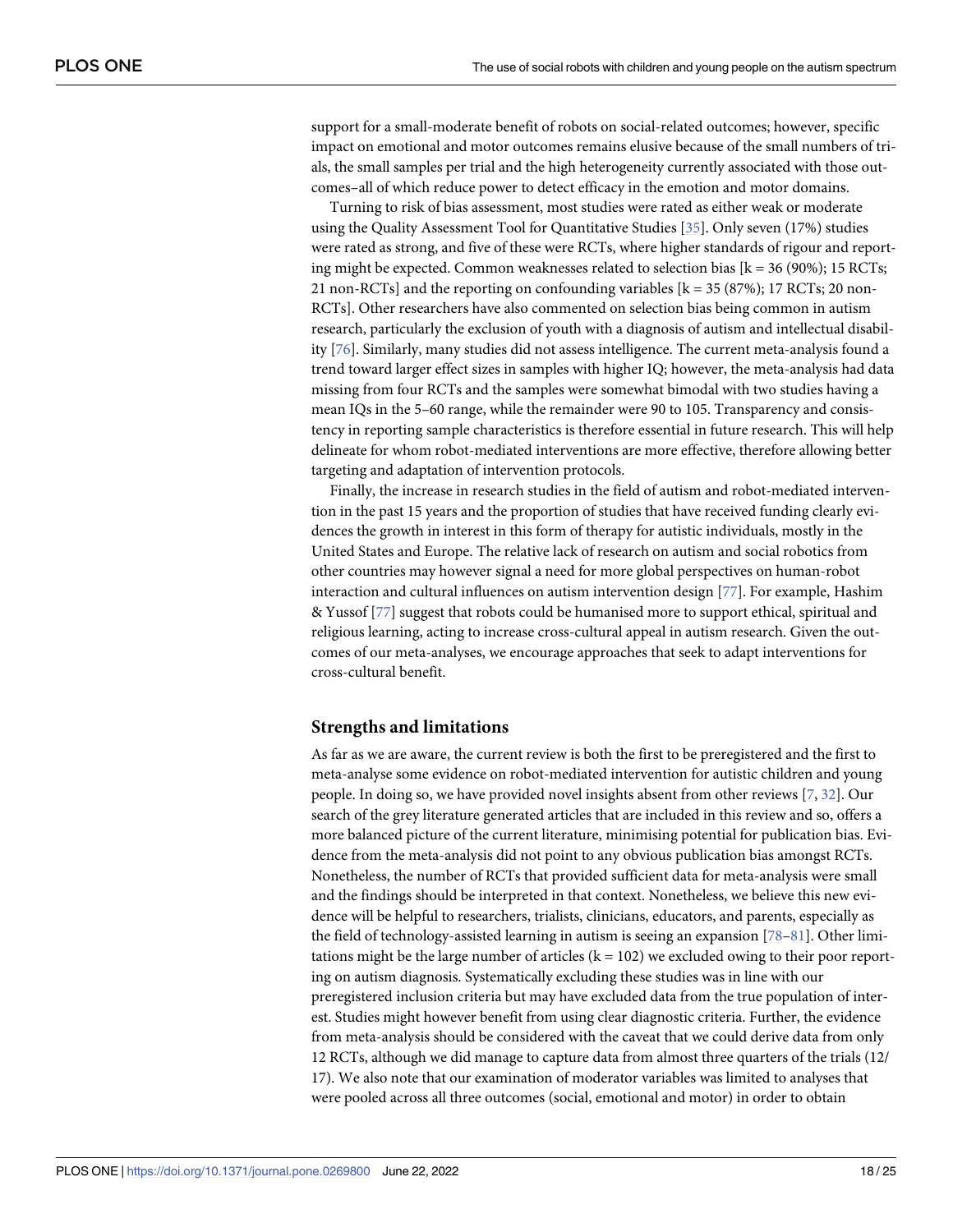<span id="page-18-0"></span>sufficient data points. Despite such limitations, the findings for social outcomes look especially promising, while those relating to emotional and motor abilities require further studies. We were unable to report on adverse events as these data have been poorly reported in studies. Only four studies reported adverse events [[49](#page-22-0), [54](#page-22-0), [67](#page-23-0), [82\]](#page-24-0). Finally, as commented on earlier, the studies included in this review have reported on the outcome of brief exposure and its impact at best in the immediate post intervention or short follow-up period. As such, though robot mediated interventions appear to be promising, the extent to which skills are generalised into everyday life and sustained is unclear.

#### **Future recommendations**

The outcomes of the review suggest the emergence of considerable interest in evaluating the therapeutic benefits of social robots for children and young people on the autism spectrum. Robot (humanoid and animaloid) platforms are suggested as suitable to personalise, scalable and economical and so offer immense opportunity as a form of autism intervention [\[83,](#page-24-0) [84\]](#page-24-0). For intervention benefits to be maximised, however, better reporting across study designs on sample recruitment and characteristics and adverse events, as well as further standardisation of outcome measures is needed. Further, clinical utility will remain limited without evaluation from randomised designs that assess the evidence of immediate as well as more sustained treatment gains. It has been emphasised that any intervention should be implemented consistently across settings and multiple professionals working together to support children and young people on the autism spectrum will increase the likelihood of more rapid progress [[85](#page-24-0)]. Design and evaluation of robotic research would benefit from a multi-disciplinary approach to harness technological developments, methodological considerations, and evaluation of behavioural and psychological outcomes. Further, building consensus across the social robotics research community about intervention evaluation would be advantageous and can draw on existing approaches that have informed similar frameworks in other areas of autism intervention [[86](#page-24-0)].

## **Conclusions**

Humanoid robots are the most common form of robot intervention employed with children and young people on the autism spectrum. Intervention protocols tend to be brief, and usually implemented in autism centres/clinics, home or to a lesser extent, at school, where robots typically take on the role of a therapeutic mediator. Evidence from the current meta-analyses suggests that effects are larger when trials have been conducted in the clinic rather than at home or in schools, and for younger children suggesting better developmental match. Current research findings however should be interpreted cautiously given the lack of high-quality RCT evidence. To increase assessment of clinical effectiveness, this review identifies a need for more research based on experimental designs and with transparent reporting on sample selection, characteristics, and adverse events, as well as assessment of intervention gains beyond the immediate study period.

#### **Supporting information**

**S1 [Fig](http://www.plosone.org/article/fetchSingleRepresentation.action?uri=info:doi/10.1371/journal.pone.0269800.s001). Funnel plot exploring publication bias.** (TIF)

**S2 [Fig](http://www.plosone.org/article/fetchSingleRepresentation.action?uri=info:doi/10.1371/journal.pone.0269800.s002). The impact of age on robot interventions.** (TIF)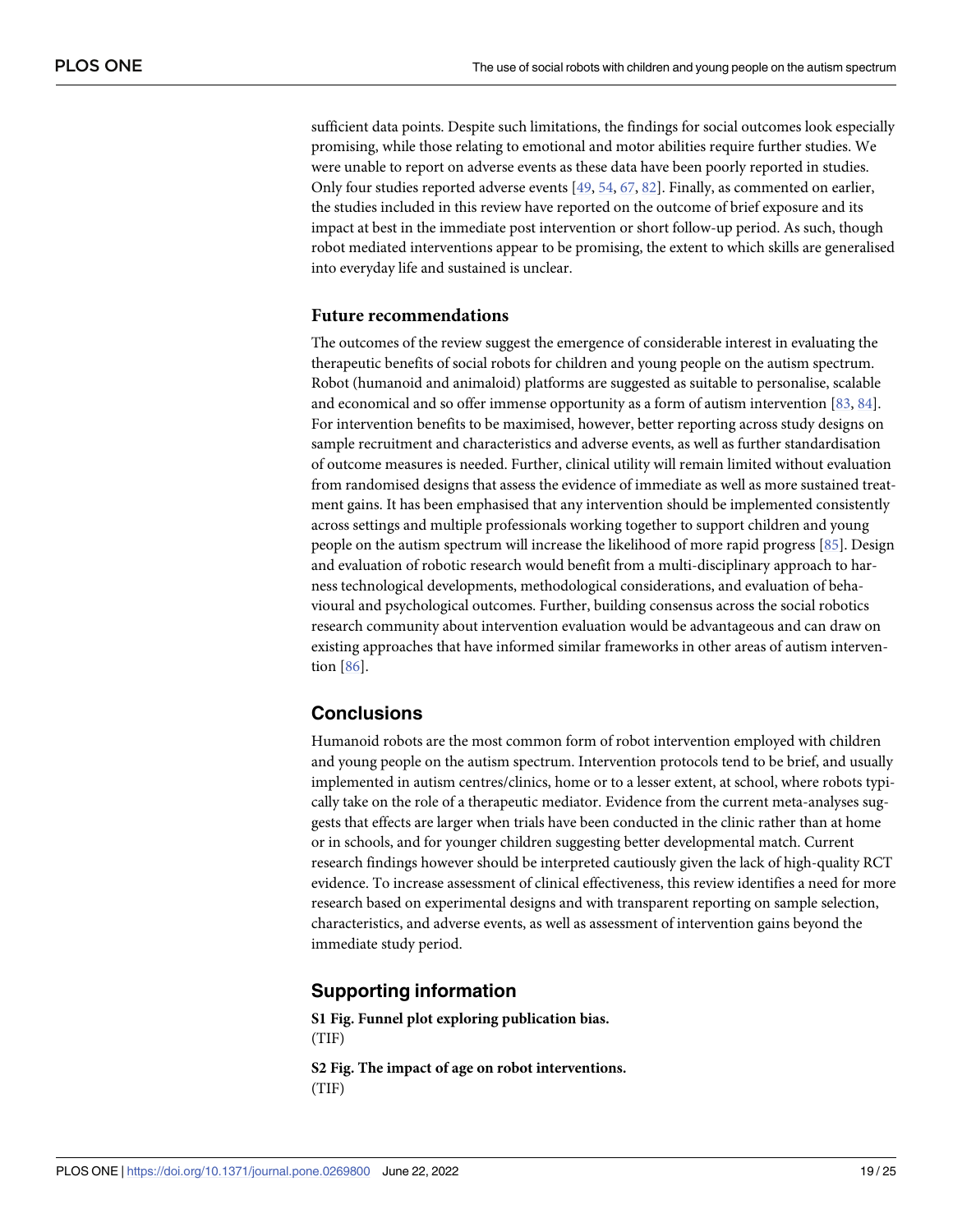<span id="page-19-0"></span>**S1 [Table.](http://www.plosone.org/article/fetchSingleRepresentation.action?uri=info:doi/10.1371/journal.pone.0269800.s003) PRISMA 2020 checklist.** (DOCX) **S2 [Table.](http://www.plosone.org/article/fetchSingleRepresentation.action?uri=info:doi/10.1371/journal.pone.0269800.s004) Search terms per bibliographic database.** (DOCX) **S3 [Table.](http://www.plosone.org/article/fetchSingleRepresentation.action?uri=info:doi/10.1371/journal.pone.0269800.s005) Quality assessment for included studies.** (DOCX) **S4 [Table.](http://www.plosone.org/article/fetchSingleRepresentation.action?uri=info:doi/10.1371/journal.pone.0269800.s006) Individual study quality assessment overview.** (DOCX) **S5 [Table.](http://www.plosone.org/article/fetchSingleRepresentation.action?uri=info:doi/10.1371/journal.pone.0269800.s007) Vote count outcomes by setting.** (DOCX)

## **Author Contributions**

**Conceptualization:** Athanasia Kouroupa, Karen Irvine, Silvana E. Mengoni, Shivani Sharma.

**Data curation:** Athanasia Kouroupa.

**Formal analysis:** Athanasia Kouroupa, Keith R. Laws.

**Methodology:** Athanasia Kouroupa, Keith R. Laws, Alister Baird.

**Project administration:** Athanasia Kouroupa.

**Software:** Keith R. Laws.

**Supervision:** Karen Irvine, Silvana E. Mengoni, Shivani Sharma.

**Validation:** Athanasia Kouroupa, Keith R. Laws.

**Visualization:** Athanasia Kouroupa, Keith R. Laws.

**Writing – original draft:** Athanasia Kouroupa.

**Writing – review & editing:** Athanasia Kouroupa, Keith R. Laws, Karen Irvine, Silvana E. Mengoni, Alister Baird, Shivani Sharma.

#### **References**

- **[1](#page-1-0).** Landa RJ. Efficacy of early interventions for infants and young children with, and at risk for, autism spectrum disorders. International Review of Psychiatry. 2018 Jan 2; 30(1):25–39. [https://doi.org/10.1080/](https://doi.org/10.1080/09540261.2018.1432574) [09540261.2018.1432574](https://doi.org/10.1080/09540261.2018.1432574) PMID: [29537331](http://www.ncbi.nlm.nih.gov/pubmed/29537331)
- **[2](#page-1-0).** Fuller EA, Kaiser AP. The effects of early intervention on social communication outcomes for children with autism spectrum disorder: A meta-analysis. Journal of Autism and Developmental Disorders. 2020 May; 50(5):1683–700. <https://doi.org/10.1007/s10803-019-03927-z> PMID: [30805766](http://www.ncbi.nlm.nih.gov/pubmed/30805766)
- **[3](#page-1-0).** Volkmar FR, Jackson SL, Hart L. Transition issues and challenges for youth with autism spectrum disorders. Pediatric Annals. 2017 Jun 1; 46(6):e219–23. <https://doi.org/10.3928/19382359-20170519-03> PMID: [28599026](http://www.ncbi.nlm.nih.gov/pubmed/28599026)
- **[4](#page-1-0).** Rodgers M, Marshall D, Simmonds M, Le Couteur A, Biswas M, Wright K, et al. Interventions based on early intensive applied behaviour analysis for autistic children: a systematic review and cost-effectiveness analysis. Health Technology Assessment (Winchester, England). 2020 Jul; 24(35):1. [https://doi.](https://doi.org/10.3310/hta24350) [org/10.3310/hta24350](https://doi.org/10.3310/hta24350) PMID: [32686642](http://www.ncbi.nlm.nih.gov/pubmed/32686642)
- **[5](#page-1-0).** Valadão CT, Goulart C, Rivera H, Caldeira E, Bastos Filho TF, Frizera-Neto A, et al. Analysis of the use of a robot to improve social skills in children with autism spectrum disorder. Research on Biomedical Engineering. 2016 Apr; 32:161–75.
- **[6](#page-1-0).** Scassellati B, Admoni H, Matarić M. Robots for use in autism research. Annual review of biomedical engineering. 2012 Aug 15; 14:275–94. <https://doi.org/10.1146/annurev-bioeng-071811-150036> PMID: [22577778](http://www.ncbi.nlm.nih.gov/pubmed/22577778)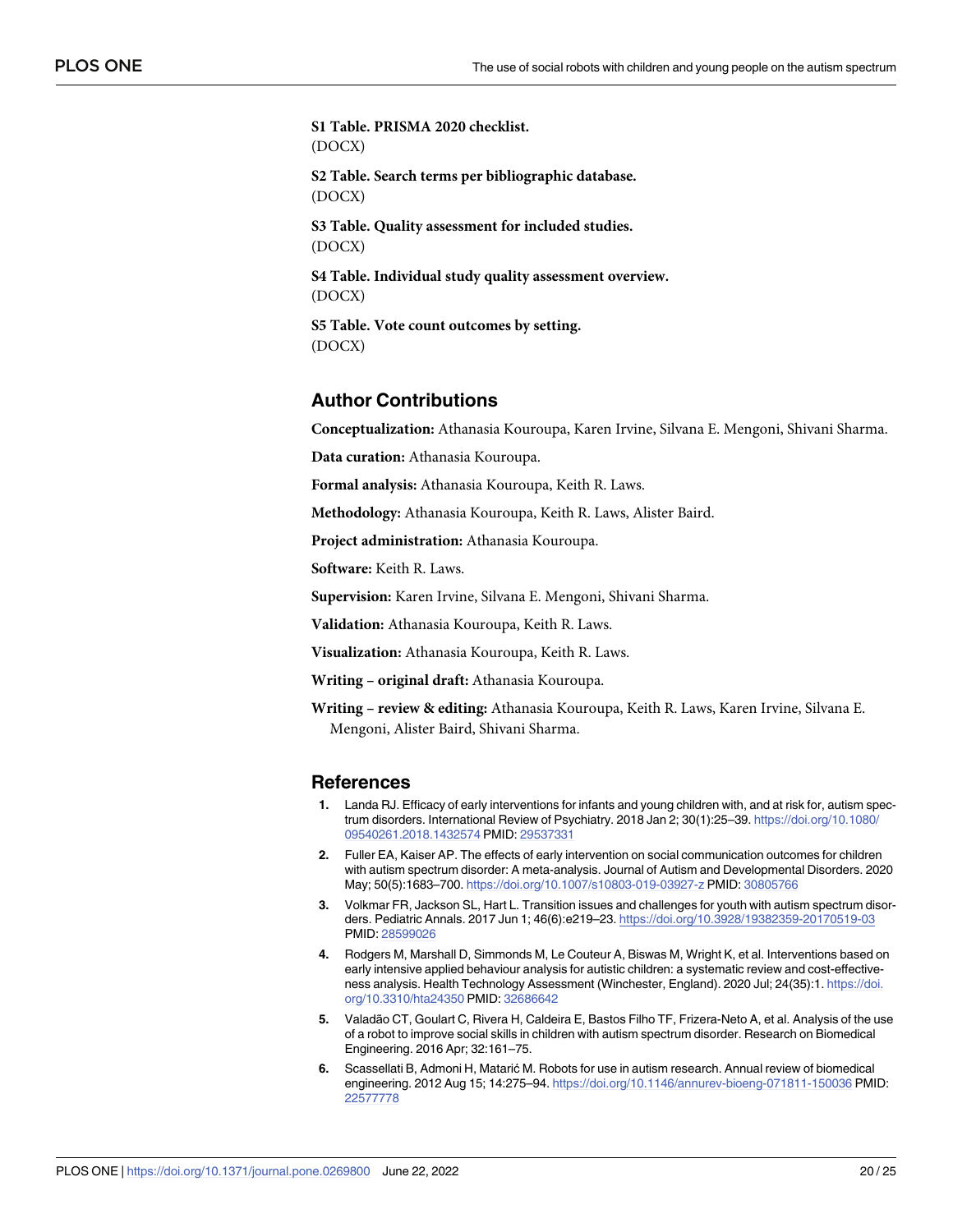- <span id="page-20-0"></span>**[7](#page-17-0).** Pennisi P, Tonacci A, Tartarisco G, Billeci L, Ruta L, Gangemi S, et al. Autism and social robotics: A systematic review. Autism Research. 2016 Feb; 9(2):165–83. <https://doi.org/10.1002/aur.1527> PMID: [26483270](http://www.ncbi.nlm.nih.gov/pubmed/26483270)
- **[8](#page-1-0).** van den Berk-Smeekens I, van Dongen-Boomsma M, De Korte MW, Den Boer JC, Oosterling IJ, Peters-Scheffer NC, et al. Adherence and acceptability of a robot-assisted Pivotal Response Treatment protocol for children with autism spectrum disorder. Scientific reports. 2020 May 15; 10(1):1–1.
- **[9](#page-1-0).** Begum M, Serna RW, Yanco HA. Are robots ready to deliver autism interventions? A comprehensive review. International Journal of Social Robotics. 2016 Apr; 8(2):157–81.
- **[10](#page-16-0).** Diehl JJ, Schmitt LM, Villano M, Crowell CR. The clinical use of robots for individuals with autism spectrum disorders: A critical review. Research in autism spectrum disorders. 2012 Jan 1; 6(1):249–62. <https://doi.org/10.1016/j.rasd.2011.05.006> PMID: [22125579](http://www.ncbi.nlm.nih.gov/pubmed/22125579)
- **11.** Fong T, Nourbakhsh I, Dautenhahn K. A survey of socially interactive robots. Robotics and autonomous systems. 2003 Mar 31; 42(3–4):143–66.
- **[12](#page-1-0).** Willemse C, Marchesi S, Wykowska A. Robot faces that follow gaze facilitate attentional engagement and increase their likeability. Frontiers in psychology. 2018 Feb 5; 9:70. [https://doi.org/10.3389/fpsyg.](https://doi.org/10.3389/fpsyg.2018.00070) [2018.00070](https://doi.org/10.3389/fpsyg.2018.00070) PMID: [29459842](http://www.ncbi.nlm.nih.gov/pubmed/29459842)
- **[13](#page-1-0).** Dautenhahn K. Robots as social actors: Aurora and the case of autism. InProc. CT99, The Third International Cognitive Technology Conference, August, San Francisco 1999 Aug (Vol. 359, p. 374).
- **[14](#page-11-0).** Duquette A, Michaud F, Mercier H. Exploring the use of a mobile robot as an imitation agent with children with low-functioning autism. Autonomous Robots. 2008 Feb; 24(2):147–57.
- **[15](#page-16-0).** van Straten CL, Smeekens I, Barakova E, Glennon J, Buitelaar J, Chen A. Effects of robots' intonation and bodily appearance on robot-mediated communicative treatment outcomes for children with autism spectrum disorder. Personal and Ubiquitous Computing. 2018 Apr; 22(2):379–90.
- **[16](#page-9-0).** Costescu CA, Vanderborght B, David DO. Reversal learning task in children with autism spectrum disorder: a robot-based approach. Journal of autism and developmental disorders. 2015 Nov; 45 (11):3715–25. <https://doi.org/10.1007/s10803-014-2319-z> PMID: [25479815](http://www.ncbi.nlm.nih.gov/pubmed/25479815)
- **[17](#page-1-0).** Silva K, Lima M, Santos-Magalhães A, Fafiães C, de Sousa L. Can dogs assist children with severe autism spectrum disorder in complying with challenging demands? An exploratory experiment with a live and a robotic dog. The Journal of Alternative and Complementary Medicine. 2018 Mar 1; 24 (3):238–42. <https://doi.org/10.1089/acm.2017.0254> PMID: [29116816](http://www.ncbi.nlm.nih.gov/pubmed/29116816)
- **[18](#page-12-0).** Silva K, Lima M, Santos-Magalhães A, Fafiães C, de Sousa L. Living and robotic dogs as elicitors of social communication behavior and regulated emotional responding in individuals with Autism and severe language delay: A preliminary comparative study. Anthrozoös. 2019 Jan 2; 32(1):23-33.
- **[19](#page-1-0).** Costa AP, Charpiot L, Lera FR, Ziafati P, Nazarikhorram A, Van Der Torre L, et al. More attention and less repetitive and stereotyped behaviors using a robot with children with autism. In2018 27th IEEE International Symposium on Robot and Human Interactive Communication (RO-MAN) 2018 Aug 27 (pp. 534–539). IEEE.
- **[20](#page-12-0).** Srinivasan SM, Kaur M, Park IK, Gifford TD, Marsh KL, Bhat AN. The effects of rhythm and robotic interventions on the imitation/praxis, interpersonal synchrony, and motor performance of children with autism spectrum disorder (ASD): a pilot randomized controlled trial. Autism research and treatment. 2015 Oct; 2015.
- **[21](#page-14-0).** Srinivasan SM, Park IK, Neelly LB, Bhat AN. A comparison of the effects of rhythm and robotic interventions on repetitive behaviors and affective states of children with Autism Spectrum Disorder (ASD). Research in autism spectrum disorders. 2015 Oct 1; 18:51–63. [https://doi.org/10.1016/j.rasd.2015.07.](https://doi.org/10.1016/j.rasd.2015.07.004) [004](https://doi.org/10.1016/j.rasd.2015.07.004) PMID: [26251668](http://www.ncbi.nlm.nih.gov/pubmed/26251668)
- **[22](#page-1-0).** Sarrica M, Brondi S, Fortunati L. How many facets does a "social robot" have? A review of scientific and popular definitions online. Information Technology & People. 2019 Apr 12.
- **[23](#page-1-0).** Baraka K, Alves-Oliveira P, Ribeiro T. An extended framework for characterizing social robots. InHuman-Robot Interaction 2020 (pp. 21–64). Springer, Cham.
- **[24](#page-1-0).** Kaiser MD. Social perception and social abilities: Relationships between action perception and autistic traits. Rutgers The State University of New Jersey-Newark; 2010.
- **[25](#page-2-0).** Henschel A, Laban G, Cross ES. What makes a robot social? a review of social robots from science fiction to a home or hospital near you. Current Robotics Reports. 2021 Mar; 2(1):9–19. [https://doi.org/10.](https://doi.org/10.1007/s43154-020-00035-0) [1007/s43154-020-00035-0](https://doi.org/10.1007/s43154-020-00035-0) PMID: [34977592](http://www.ncbi.nlm.nih.gov/pubmed/34977592)
- **[26](#page-2-0).** Dawe J, Sutherland C, Barco A, Broadbent E. Can social robots help children in healthcare contexts? A scoping review. BMJ paediatrics open. 2019; 3(1). <https://doi.org/10.1136/bmjpo-2018-000371> PMID: [30815587](http://www.ncbi.nlm.nih.gov/pubmed/30815587)
- **[27](#page-2-0).** Hedges SH, Odom SL, Hume K, Sam A. Technology use as a support tool by secondary students with autism. Autism. 2018 Jan; 22(1):70–9. <https://doi.org/10.1177/1362361317717976> PMID: [28936882](http://www.ncbi.nlm.nih.gov/pubmed/28936882)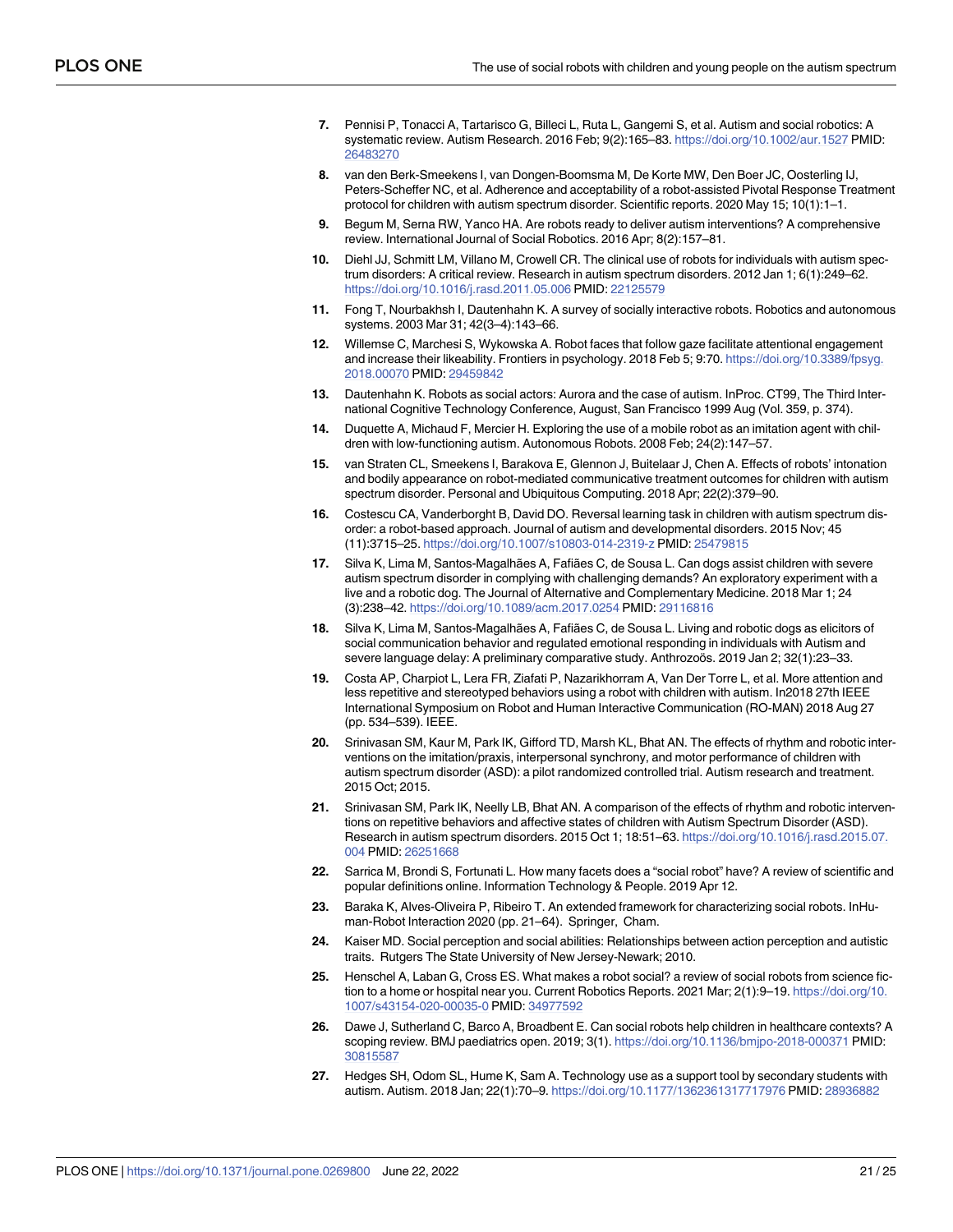- <span id="page-21-0"></span>**[28](#page-2-0).** Maglione MA, Gans D, Das L, Timbie J, Kasari C. Nonmedical interventions for children with ASD: Recommended guidelines and further research needs. Pediatrics. 2012 Nov 1; 130(Supplement\_2):S169– 78. <https://doi.org/10.1542/peds.2012-0900O> PMID: [23118248](http://www.ncbi.nlm.nih.gov/pubmed/23118248)
- **[29](#page-2-0).** Mengoni SE, Irvine K, Thakur D, Barton G, Dautenhahn K, Guldberg K, et al. Feasibility study of a randomised controlled trial to investigate the effectiveness of using a humanoid robot to improve the social skills of children with autism spectrum disorder (Kaspar RCT): A study protocol. BMJ open. 2017 Jun 1; 7(6):e017376. <https://doi.org/10.1136/bmjopen-2017-017376> PMID: [28645986](http://www.ncbi.nlm.nih.gov/pubmed/28645986)
- **[30](#page-2-0).** Bellini S, Akullian J. A meta-analysis of video modeling and video self-modeling interventions for children and adolescents with autism spectrum disorders. Exceptional children. 2007 Apr; 73(3):264–87.
- **[31](#page-2-0).** Rao PA, Beidel DC, Murray MJ. Social skills interventions for children with Asperger's syndrome or high-functioning autism: A review and recommendations. Journal of autism and developmental disorders. 2008 Feb; 38(2):353–61. <https://doi.org/10.1007/s10803-007-0402-4> PMID: [17641962](http://www.ncbi.nlm.nih.gov/pubmed/17641962)
- **[32](#page-17-0).** Salimi Z, Jenabi E, Bashirian S. Are social robots ready yet to be used in care and therapy of autism spectrum disorder: A systematic review of randomized controlled trials. Neuroscience & Biobehavioral Reviews. 2021 Oct 1; 129:1–6. <https://doi.org/10.1016/j.neubiorev.2021.04.009> PMID: [33862066](http://www.ncbi.nlm.nih.gov/pubmed/33862066)
- **[33](#page-2-0).** Moher D, Shamseer L, Clarke M, Ghersi D, Liberati A, Petticrew M, et al. Preferred reporting items for systematic review and meta-analysis protocols (PRISMA-P) 2015 statement. Systematic reviews. 2015 Dec; 4(1):1–9. <https://doi.org/10.1186/2046-4053-4-1> PMID: [25554246](http://www.ncbi.nlm.nih.gov/pubmed/25554246)
- **[34](#page-3-0).** Borenstein M, Hedges LV, Higgins JP, Rothstein HR. Introduction to meta-analysis. John Wiley & Sons; 2021 Apr 6.
- **[35](#page-4-0).** Armijo-Olivo S, Stiles CR, Hagen NA, Biondo PD, Cummings GG. Assessment of study quality for systematic reviews: a comparison of the Cochrane Collaboration Risk of Bias Tool and the Effective Public Health Practice Project Quality Assessment Tool: methodological research. Journal of evaluation in clinical practice. 2012 Feb; 18(1):12–8. <https://doi.org/10.1111/j.1365-2753.2010.01516.x> PMID: [20698919](http://www.ncbi.nlm.nih.gov/pubmed/20698919)
- **[36](#page-9-0).** Kim ES, Daniell CM, Makar C, Elia J, Scassellati B, Shic F. Potential clinical impact of positive affect in robot interactions for autism intervention. In2015 International Conference on Affective Computing and Intelligent Interaction (ACII) 2015 Sep 21 (pp. 8–13). IEEE.
- **[37](#page-7-0).** Srinivasan SM, Eigsti IM, Gifford T, Bhat AN. The effects of embodied rhythm and robotic interventions on the spontaneous and responsive verbal communication skills of children with Autism Spectrum Disorder (ASD): A further outcome of a pilot randomized controlled trial. Research in autism spectrum disorders. 2016 Jul 1; 27:73–87. <https://doi.org/10.1016/j.rasd.2016.04.001> PMID: [27668011](http://www.ncbi.nlm.nih.gov/pubmed/27668011)
- **[38](#page-12-0).** So WC, Wong MK, Lam WY, Cheng CH, Yang JH, Huang Y, et al. Robot-based intervention may reduce delay in the production of intransitive gestures in Chinese-speaking preschoolers with autism spectrum disorder. Molecular autism. 2018 Dec; 9(1):1–6. <https://doi.org/10.1186/s13229-018-0217-5> PMID: [29796238](http://www.ncbi.nlm.nih.gov/pubmed/29796238)
- **[39](#page-6-0).** So WC, Wong MK, Lam CK, Lam WY, Chui AT, Lee TL, Ng HM, Chan CH, Fok DC. Using a social robot to teach gestural recognition and production in children with autism spectrum disorders. Disability and Rehabilitation: Assistive Technology. 2018 Aug 18; 13(6):527–39. [https://doi.org/10.1080/](https://doi.org/10.1080/17483107.2017.1344886) [17483107.2017.1344886](https://doi.org/10.1080/17483107.2017.1344886) PMID: [28673117](http://www.ncbi.nlm.nih.gov/pubmed/28673117)
- **[40](#page-6-0).** So WC, Cheng CH, Lam WY, Wong T, Law WW, Huang Y, Ng KC, Tung HC, Wong W. Robot-based play-drama intervention may improve the narrative abilities of Chinese-speaking preschoolers with autism spectrum disorder. Research in developmental disabilities. 2019 Dec 1; 95:103515. [https://doi.](https://doi.org/10.1016/j.ridd.2019.103515) [org/10.1016/j.ridd.2019.103515](https://doi.org/10.1016/j.ridd.2019.103515) PMID: [31670026](http://www.ncbi.nlm.nih.gov/pubmed/31670026)
- **[41](#page-6-0).** So WC, Wong MK, Lam WY, Cheng CH, Ku SY, Lam KY, et al. Who is a better teacher for children with autism? Comparison of learning outcomes between robot-based and human-based interventions in gestural production and recognition. Research in developmental disabilities. 2019 Mar 1; 86:62–75. <https://doi.org/10.1016/j.ridd.2019.01.002> PMID: [30677695](http://www.ncbi.nlm.nih.gov/pubmed/30677695)
- **[42](#page-14-0).** So WC, Cheng CH, Lam WY, Huang Y, Ng KC, Tung HC, et al. A robot-based play-drama intervention may improve the joint attention and functional play behaviors of chinese-speaking preschoolers with autism spectrum disorder: a pilot study. Journal of Autism and Developmental Disorders. 2020 Feb; 50 (2):467–81. <https://doi.org/10.1007/s10803-019-04270-z> PMID: [31655965](http://www.ncbi.nlm.nih.gov/pubmed/31655965)
- **[43](#page-5-0).** Kim ES, Berkovits LD, Bernier EP, Leyzberg D, Shic F, Paul R, et al. Social robots as embedded reinforcers of social behavior in children with autism. Journal of autism and developmental disorders. 2013 May; 43(5):1038–49. <https://doi.org/10.1007/s10803-012-1645-2> PMID: [23111617](http://www.ncbi.nlm.nih.gov/pubmed/23111617)
- **[44](#page-12-0).** Zheng Z, Nie G, Swanson A, Weitlauf A, Warren Z, Sarkar N. Longitudinal impact of autonomous robotmediated joint attention intervention for young children with ASD. International Conference on Social Robotics 2016 Nov 1 (pp. 581–590). Springer, Cham.
- **[45](#page-14-0).** Marino F, Chilà P, Sfrazzetto ST, Carrozza C, Crimi I, Failla C, et al. Outcomes of a robot-assisted social-emotional understanding intervention for young children with autism spectrum disorders. Journal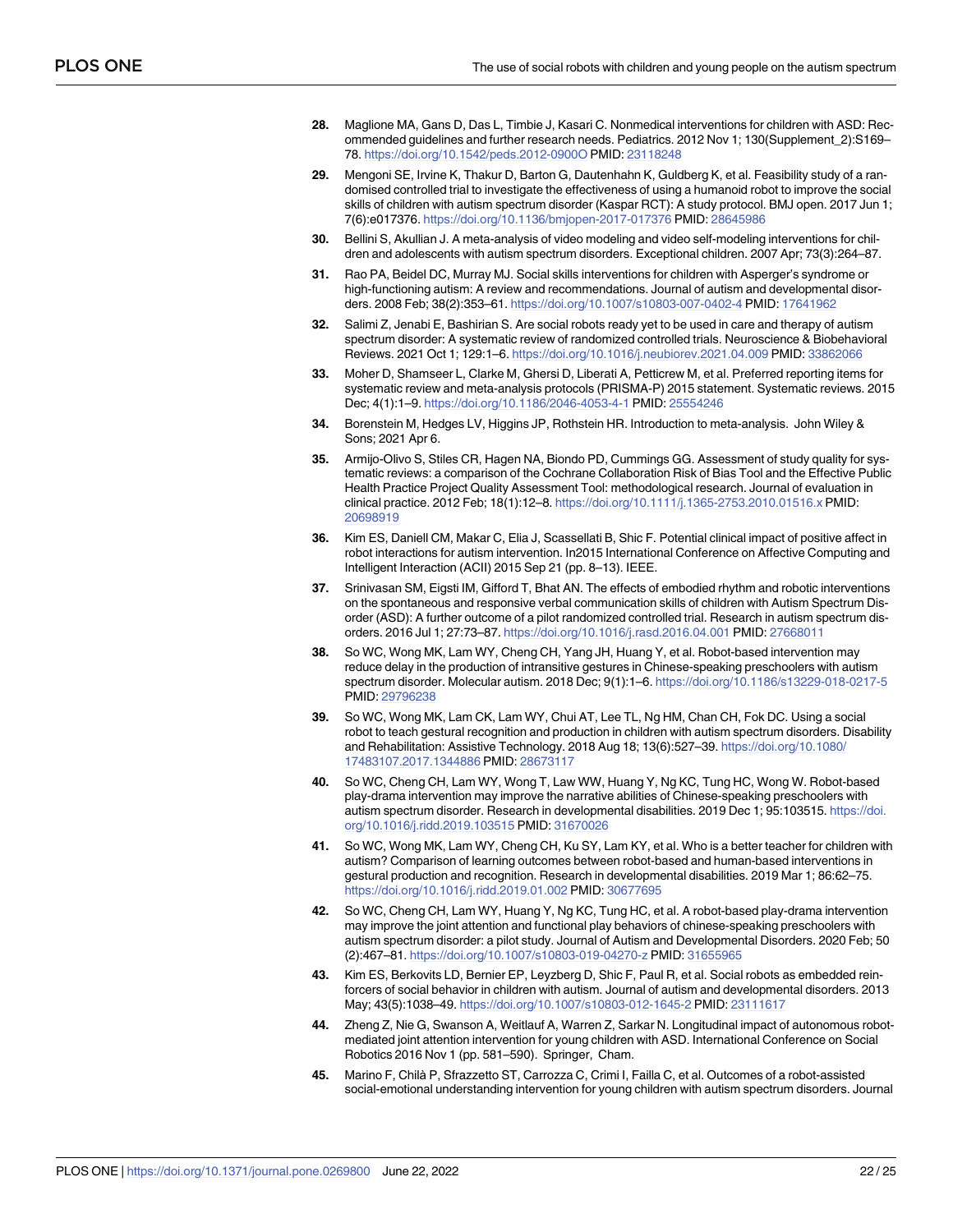of autism and developmental disorders. 2020 Jun; 50(6):1973–87. [https://doi.org/10.1007/s10803-019-](https://doi.org/10.1007/s10803-019-03953-x) [03953-x](https://doi.org/10.1007/s10803-019-03953-x) PMID: [30852783](http://www.ncbi.nlm.nih.gov/pubmed/30852783)

- <span id="page-22-0"></span>**[46](#page-10-0).** So WC, Wong MY, Cabibihan JJ, Lam CY, Chan RY, Qian HH. Using robot animation to promote gestural skills in children with autism spectrum disorders. Journal of Computer Assisted Learning. 2016 Dec; 32(6):632–46.
- **[47](#page-8-0).** So WC, Cheng CH, Law WW, Wong T, Lee C, Kwok FY, et al. Robot dramas may improve joint attention of Chinese-speaking low-functioning children with autism: Stepped wedge trials. Disability and Rehabilitation: Assistive Technology. 2020 Nov 11:1–0. [https://doi.org/10.1080/17483107.2020.](https://doi.org/10.1080/17483107.2020.1841836) [1841836](https://doi.org/10.1080/17483107.2020.1841836) PMID: [33186058](http://www.ncbi.nlm.nih.gov/pubmed/33186058)
- **[48](#page-6-0).** Huskens B, Verschuur R, Gillesen J, Didden R, Barakova E. Promoting question-asking in school-aged children with autism spectrum disorders: Effectiveness of a robot intervention compared to a humantrainer intervention. Developmental neurorehabilitation. 2013 Oct 1; 16(5):345–56. [https://doi.org/10.](https://doi.org/10.3109/17518423.2012.739212) [3109/17518423.2012.739212](https://doi.org/10.3109/17518423.2012.739212) PMID: [23586852](http://www.ncbi.nlm.nih.gov/pubmed/23586852)
- **[49](#page-18-0).** Huskens B, Palmen A, Van der Werff M, Lourens T, Barakova E. Improving collaborative play between children with autism spectrum disorders and their siblings: The effectiveness of a robot-mediated intervention based on Lego® therapy. Journal of autism and developmental disorders. 2015 Nov; 45 (11):3746–55. <https://doi.org/10.1007/s10803-014-2326-0> PMID: [25428293](http://www.ncbi.nlm.nih.gov/pubmed/25428293)
- **[50](#page-13-0).** Kaboski JR, Diehl JJ, Beriont J, Crowell CR, Villano M, Wier K, et al. Brief report: A pilot summer robotics camp to reduce social anxiety and improve social/vocational skills in adolescents with ASD. Journal of autism and developmental disorders. 2015 Dec; 45(12):3862–9. [https://doi.org/10.1007/s10803-014-](https://doi.org/10.1007/s10803-014-2153-3) [2153-3](https://doi.org/10.1007/s10803-014-2153-3) PMID: [24898910](http://www.ncbi.nlm.nih.gov/pubmed/24898910)
- **[51](#page-8-0).** De Korte MW, van den Berk-Smeekens I, van Dongen-Boomsma M, Oosterling IJ, Den Boer JC, Barakova EI, et al. Self-initiations in young children with autism during Pivotal Response Treatment with and without robot assistance. Autism. 2020 Nov; 24(8):2117–28. [https://doi.org/10.1177/](https://doi.org/10.1177/1362361320935006) [1362361320935006](https://doi.org/10.1177/1362361320935006) PMID: [32730096](http://www.ncbi.nlm.nih.gov/pubmed/32730096)
- **[52](#page-10-0).** Tapus A, Peca A, Aly A, Pop C, Jisa L, Pintea S, et al. Children with autism social engagement in interaction with Nao, an imitative robot: A series of single case experiments. Interaction studies. 2012 Jan 1; 13(3):315–47.
- **[53](#page-10-0).** Warren ZE, Zheng Z, Swanson AR, Bekele E, Zhang L, Crittendon JA, et al. Can robotic interaction improve joint attention skills?. Journal of autism and developmental disorders. 2015 Nov; 45(11):3726– 34. <https://doi.org/10.1007/s10803-013-1918-4> PMID: [24014194](http://www.ncbi.nlm.nih.gov/pubmed/24014194)
- **[54](#page-8-0).** Zheng Z, Nie G, Swanson A, Weitlauf A, Warren Z, Sarkar N. A randomized controlled trial of an intelligent robotic response to joint attention intervention system. Journal of Autism and Developmental Disorders. 2020 Aug; 50(8):2819–31. <https://doi.org/10.1007/s10803-020-04388-5> PMID: [32026173](http://www.ncbi.nlm.nih.gov/pubmed/32026173)
- **[55](#page-12-0).** Pop CA, Simut R, Pintea S, Saldien J, Rusu A, David D, et al. Can the social robot Probo help children with autism to identify situation-based emotions? A series of single case experiments. International Journal of Humanoid Robotics. 2013 Sep 1; 10(03):1350025.
- **[56](#page-11-0).** Pop CA, Simut RE, Pintea S, Saldien J, Rusu AS, Vanderfaeillie J, et al. Social robots vs. computer display: Does the way social stories are delivered make a difference for their effectiveness on ASD children?. Journal of Educational Computing Research. 2013 Oct; 49(3):381–401.
- **[57](#page-9-0).** Pop CA, Pintea S, Saldien J, Vanderfaeillie, David D. Enhancing play skills, engagement and social skills in a play task in ASD children by using robot-based interventions. A pilot study. GB: Interaction studies; 2014. p. 292–320.
- **[58](#page-14-0).** Simut R, Vanderfaeillie J, Vanderborght B, Pop C, Pintea S, Rusu A, et al. Is the social robot Probo an added value for Social Story Intervention for children with ASD?. In2012 7th ACM/IEEE International Conference on Human-Robot Interaction (HRI) 2012 Mar 5 (pp. 235–236). IEEE.
- **[59](#page-9-0).** Simut RE, Vanderfaeillie J, Peca A, Van de Perre G, Vanderborght B. Children with autism spectrum disorders make a fruit salad with probo, the social robot: An interaction study. Journal of autism and developmental disorders. 2016 Jan; 46(1):113–26. <https://doi.org/10.1007/s10803-015-2556-9> PMID: [26304031](http://www.ncbi.nlm.nih.gov/pubmed/26304031)
- **[60](#page-12-0).** Vanderborght B, Simut R, Saldien J, Pop C, Rusu AS, Pintea S, et al. Using the social robot probo as a social story telling agent for children with ASD. Interaction Studies. 2012 Jan 1; 13(3):348–72.
- **[61](#page-11-0).** Silva K, Lima M, Fafiães C, Sinval J, de Sousa L. Preliminary test of the potential of contact with dogs to elicit spontaneous imitation in children and adults with severe autism spectrum disorder. The American Journal of Occupational Therapy. 2020 Jan; 74(1):7401205070p1–8. [https://doi.org/10.5014/ajot.2020.](https://doi.org/10.5014/ajot.2020.031849) [031849](https://doi.org/10.5014/ajot.2020.031849) PMID: [32078518](http://www.ncbi.nlm.nih.gov/pubmed/32078518)
- **[62](#page-11-0).** Puyon M, Giannopulu I. Emergent emotional and verbal strategies in autism are based on multimodal interactions with toy robots in free spontaneous game play. In2013 IEEE RO-MAN 2013 Aug 26 (pp. 593–597). IEEE.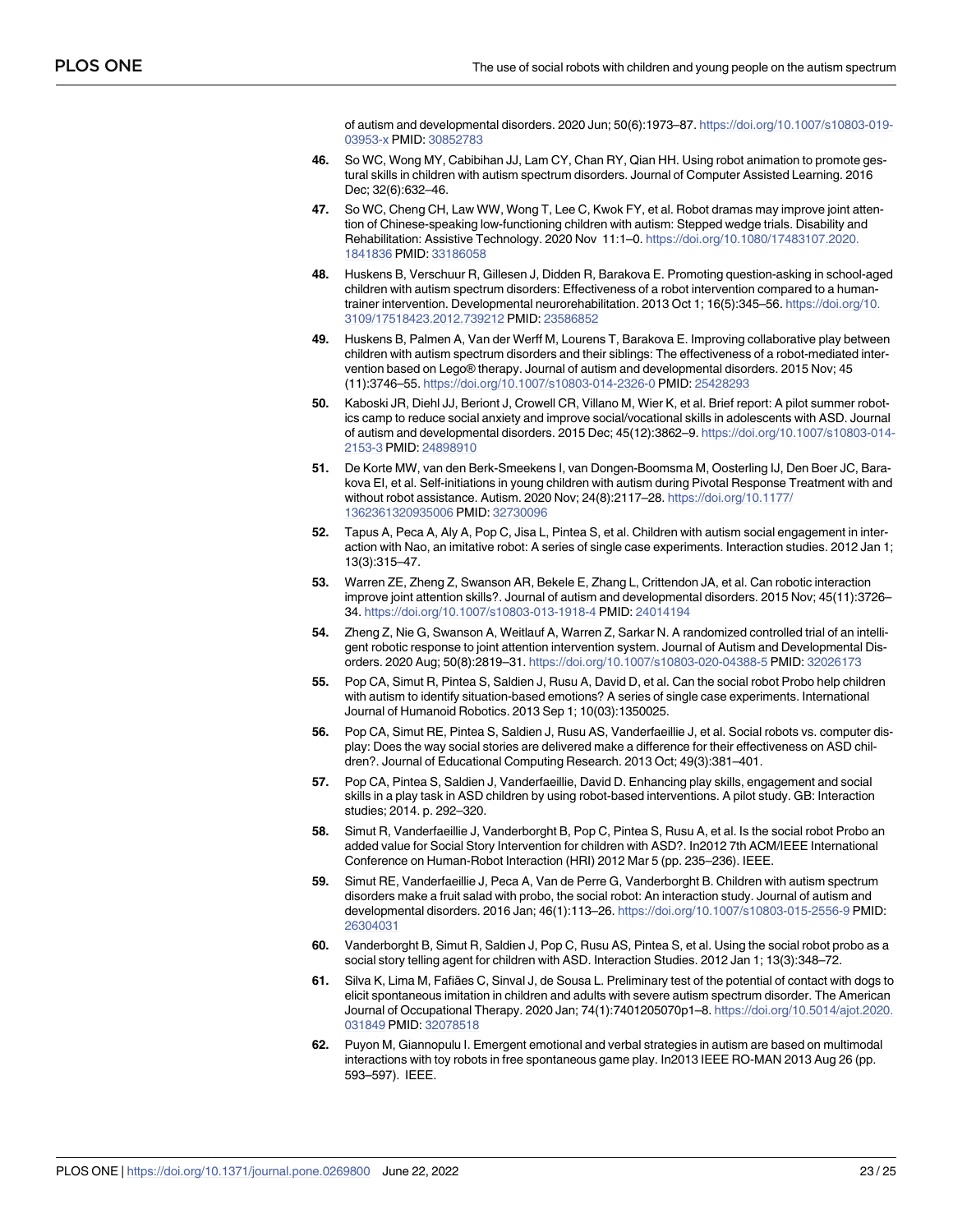- <span id="page-23-0"></span>**[63](#page-12-0).** Pierno AC, Mari M, Lusher D, Castiello U. Robotic movement elicits visuomotor priming in children with autism. Neuropsychologia. 2008 Jan 1; 46(2):448–54. [https://doi.org/10.1016/j.neuropsychologia.2007.](https://doi.org/10.1016/j.neuropsychologia.2007.08.020) [08.020](https://doi.org/10.1016/j.neuropsychologia.2007.08.020) PMID: [17920641](http://www.ncbi.nlm.nih.gov/pubmed/17920641)
- **[64](#page-12-0).** Giannopulu I, Montreynaud V, Watanabe T. Neurotypical and autistic children aged 6 to 7 years in a speaker-listener situation with a human or a minimalist InterActor robot. InThe 23rd IEEE international symposium on robot and human interactive communication 2014 Aug 25 (pp. 942–948). IEEE.
- **[65](#page-13-0).** Costescu CA, Vanderborght B, David DO. ROBOT-ENHANCED CBT FOR DYSFUNCTIONAL EMO-TIONS IN SOCIAL SITUATIONS FOR CHILDREN WITH ASD. Journal of Evidence-Based Psychotherapies. 2017 Sep 1; 17(2).
- **[66](#page-14-0).** Srinivasan S, Bhat A. The effect of robot-child interactions on social attention and verbalization patterns of typically developing children and children with autism between 4 and 8 years.
- **[67](#page-14-0).** Yun SS, Choi J, Park SK, Bong GY, Yoo H. Social skills training for children with autism spectrum disorder using a robotic behavioral intervention system. Autism Research. 2017 Jul; 10(7):1306-23. [https://](https://doi.org/10.1002/aur.1778) [doi.org/10.1002/aur.1778](https://doi.org/10.1002/aur.1778) PMID: [28464438](http://www.ncbi.nlm.nih.gov/pubmed/28464438)
- **[68](#page-14-0).** Kumazaki H, Yoshikawa Y, Yoshimura Y, Ikeda T, Hasegawa C, Saito DN, et al. The impact of robotic intervention on joint attention in children with autism spectrum disorders. Molecular autism. 2018 Dec; 9 (1):1–0. <https://doi.org/10.1186/s13229-018-0230-8> PMID: [30202508](http://www.ncbi.nlm.nih.gov/pubmed/30202508)
- **[69](#page-14-0).** Scassellati B, Boccanfuso L, Huang CM, Mademtzi M, Qin M, Salomons N, et al. Improving social skills in children with ASD using a long-term, in-home social robot. Science Robotics. 2018 Aug 22; 3(21): eaat7544. <https://doi.org/10.1126/scirobotics.aat7544> PMID: [33141724](http://www.ncbi.nlm.nih.gov/pubmed/33141724)
- **[70](#page-14-0).** Yoshikawa Y, Kumazaki H, Matsumoto Y, Miyao M, Kikuchi M, Ishiguro H. Relaxing gaze aversion of adolescents with autism spectrum disorder in consecutive conversations with human and android robot —a preliminary study. Frontiers in psychiatry. 2019: 370. <https://doi.org/10.3389/fpsyt.2019.00370> PMID: [31258488](http://www.ncbi.nlm.nih.gov/pubmed/31258488)
- **[71](#page-10-0).** Srinivasan SM, Lynch KA, Bubela DJ, Gifford TD, Bhat AN. Effect of interactions between a child and a robot on the imitation and praxis performance of typically developing children and a child with autism: A preliminary study. Perceptual and motor skills. 2013 Jun; 116(3):885–904. [https://doi.org/10.2466/15.](https://doi.org/10.2466/15.10.PMS.116.3.885-904) [10.PMS.116.3.885-904](https://doi.org/10.2466/15.10.PMS.116.3.885-904) PMID: [24175461](http://www.ncbi.nlm.nih.gov/pubmed/24175461)
- **[72](#page-16-0).** Alcorn AM, Ainger E, Charisi V, Mantinioti S, Petrović S, Schadenberg BR, et al. Educators' views on using humanoid robots with autistic learners in special education settings in England. Frontiers in Robotics and AI. 2019 Nov 1; 6:107. <https://doi.org/10.3389/frobt.2019.00107> PMID: [33501122](http://www.ncbi.nlm.nih.gov/pubmed/33501122)
- **[73](#page-16-0).** Stahmer AC, Dababnah S, Rieth SR. Considerations in implementing evidence-based early autism spectrum disorder interventions in community settings. Pediatric medicine (Hong Kong, China). 2019 May;2.
- **[74](#page-16-0).** Robins B, Dautenhahn K. The role of the experimenter in hri research-a case study evaluation of children with autism interacting with a robotic toy. InROMAN 2006-The 15th IEEE International Symposium on Robot and Human Interactive Communication 2006 Sep 6 (pp. 646–651). IEEE.
- **[75](#page-16-0).** Aresti-Bartolome N, Garcia-Zapirain B. Technologies as support tools for persons with autistic spectrum disorder: a systematic review. International journal of environmental research and public health. 2014 Aug; 11(8):7767–802. <https://doi.org/10.3390/ijerph110807767> PMID: [25093654](http://www.ncbi.nlm.nih.gov/pubmed/25093654)
- **[76](#page-17-0).** Russell G, Mandy W, Elliott D, White R, Pittwood T, Ford T. Selection bias on intellectual ability in autism research: A cross-sectional review and meta-analysis. Molecular autism. 2019 Dec; 10(1):1–0. <https://doi.org/10.1186/s13229-019-0260-x> PMID: [30867896](http://www.ncbi.nlm.nih.gov/pubmed/30867896)
- **[77](#page-17-0).** Hashim R, Yussof H. Humanizing humanoids towards social inclusiveness for children with autism. Procedia Computer Science. 2017 Jan 1; 105:359–64.
- **[78](#page-17-0).** Chia GL, Anderson A, McLean LA. Use of technology to support self-management in individuals with Autism: Systematic Review. Review Journal of Autism and developmental disorders. 2018 Jun; 5 (2):142–55.
- **79.** Virnes M, Kärnä E, Vellonen V. Review of research on children with autism spectrum disorder and the use of technology. Journal of Special Education Technology. 2015 Mar; 30(1):13–27.
- **80.** Wong C, Odom SL, Hume KA, Cox AW, Fettig A, Kucharczyk S, et al. Evidence-based practices for children, youth, and young adults with autism spectrum disorder: A comprehensive review. Journal of autism and developmental disorders. 2015 Jul; 45(7):1951–66. [https://doi.org/10.1007/s10803-014-](https://doi.org/10.1007/s10803-014-2351-z) [2351-z](https://doi.org/10.1007/s10803-014-2351-z) PMID: [25578338](http://www.ncbi.nlm.nih.gov/pubmed/25578338)
- [81](#page-17-0). Zervogianni V, Fletcher-Watson S, Herrera G, Goodwin M, Pérez-Fuster P, Brosnan M, et al. A framework of evidence-based practice for digital support, co-developed with and for the autism community. Autism. 2020 Aug; 24(6):1411–22. <https://doi.org/10.1177/1362361319898331> PMID: [32026715](http://www.ncbi.nlm.nih.gov/pubmed/32026715)